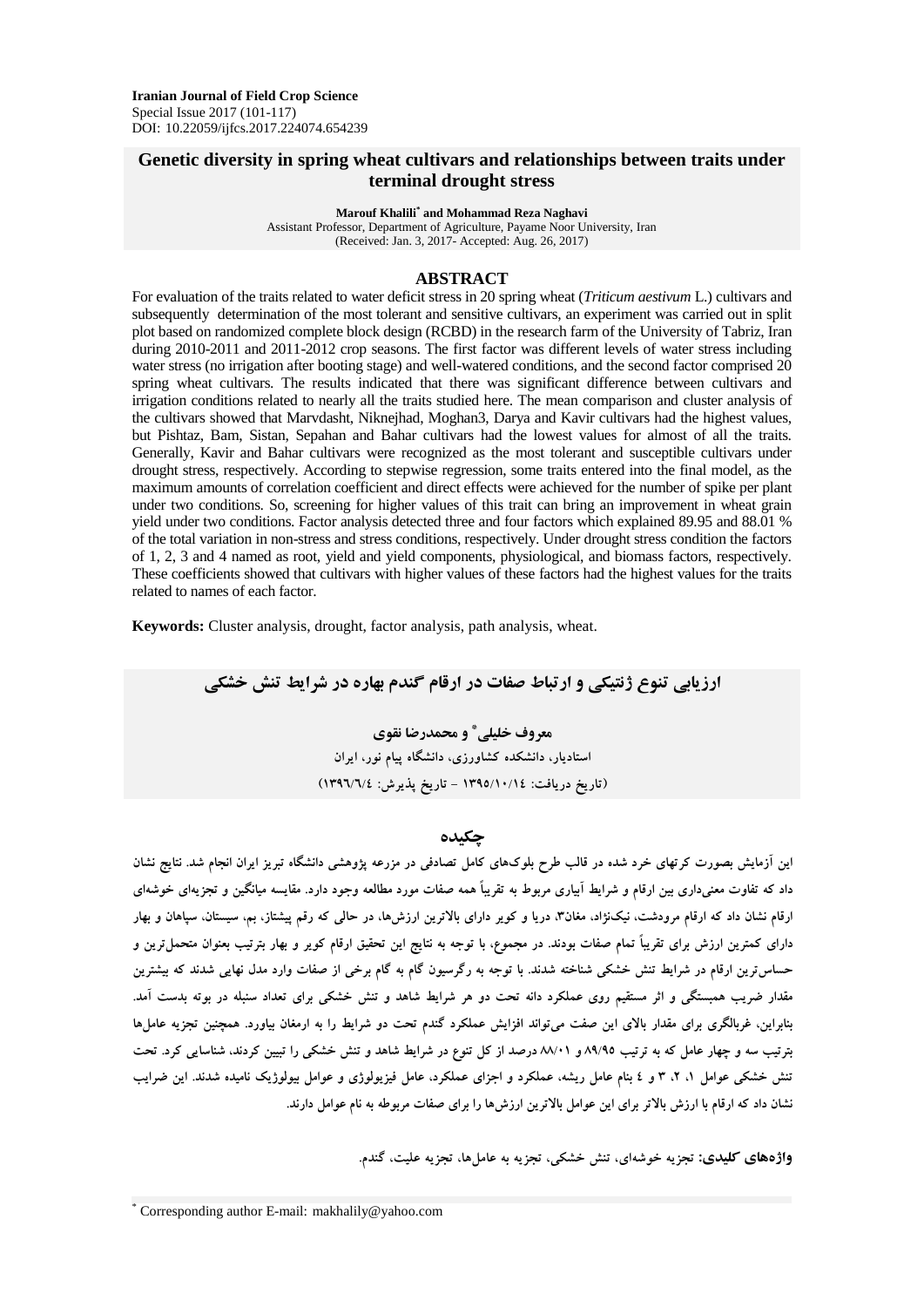## **Introduction**

Drought is a significant limiting factor for agricultural productivity and generally inhibits plant growth through reducing water absorption and consequently nutrient uptake. Decreased water availability generally results in a reduction in growth as well as final yield of crop plants. Plant drought tolerance is a highly complex trait that involves multiple genetic, physiological and biochemical mechanisms (Erdei *et al*., 2002).

Wheat is an important cereal crop and serves as a main and strategic food in many countries throughout the world. Water stress is recognized as an important factor that affects wheat growth and yield (Ashraf, 1998), however, various wheat species and cultivars within the species exhibit substantial differences in response to soil moisture (Rascio *et al*., 1992). Selection for yield under drought stress conditions is complicated by low heritability and large genotypeenvironment interactions (Golabadi, *et al*., 2005). Grain yield is a complex multi component character and is greatly influenced by various environmental conditions. Various morphological and physiological characters contribute to grain yield (Flexas, *et al*., 2007). Some morphological traits such as root length, spike number per  $m^2$ , grain number per spike, number of fertile tillers per plant, 1000-grain weight, peduncle length, spike weight, stem weight, awn length, and grain weight per spike affect wheat tolerance to the moisture shortage of the soil (Moustafa *et al*., 1996). Moreover, drought stress is a decrease of soil water potential, so plants reduce their osmotic potential for water absorption, mainly through congestion of soluble carbohydrates and proline content, as osmotic regulation would be taken place (Martin *et al*., 1993). Therefore, osmotic regulation will help the plant species to modulate cell development and growth under water stress circumstances (Pessarkli, 1999). It is reported that high relative water content (RWC) is a resistant mechanism to drought, and that higher values of RWC are the consequences of more osmotic regulation and/or less elasticity of tissue cell wall (Ritchie *et al*., 1990). In the previous study performed on 4 cultivars of bread wheat, the values of RWC and other physiological traits reduced by moisture stress (Siddique *et al*., 2000).

Environmental conditions and genotype interaction affected the relationships among plant characters. Toward a clear understanding of the type of plant traits, correlation and path coefficient analysis are logical steps (Kashif & Khaliq, 2004). Path analysis is a reliable statistical tool which is available for the breeders in better understanding of the cause involved in the associations between traits and partitioning the existing correlation into direct and indirect effects, through main variables (Lorencetti *et al.,* 2006). Path analysis has been widely used in crop breeding, not only to determine the nature of relationships between grain yield and its contributing components, but also to identify those components with significant effects on yield for potential use as selection criteria (Board *et al.,* 1997; Naghavi *et al.,* 2014). Meanwhile, factor analysis suggested by Walton (1972) has been widely used to identify growth and plant characters related to wheat (Moghaddam *et al.,* 1998; Naghavi *et al.,* 2015). This method basically reduces a large number of correlated variables to a small number of uncorrelated variables or factors. This method is a strong statistical approach which has been employed widely to 1) estimate the components of yield, 2) extract a subset of identical variables, 3) identify the basic concepts of multivariable data, 4) recognize applied and biological connections among the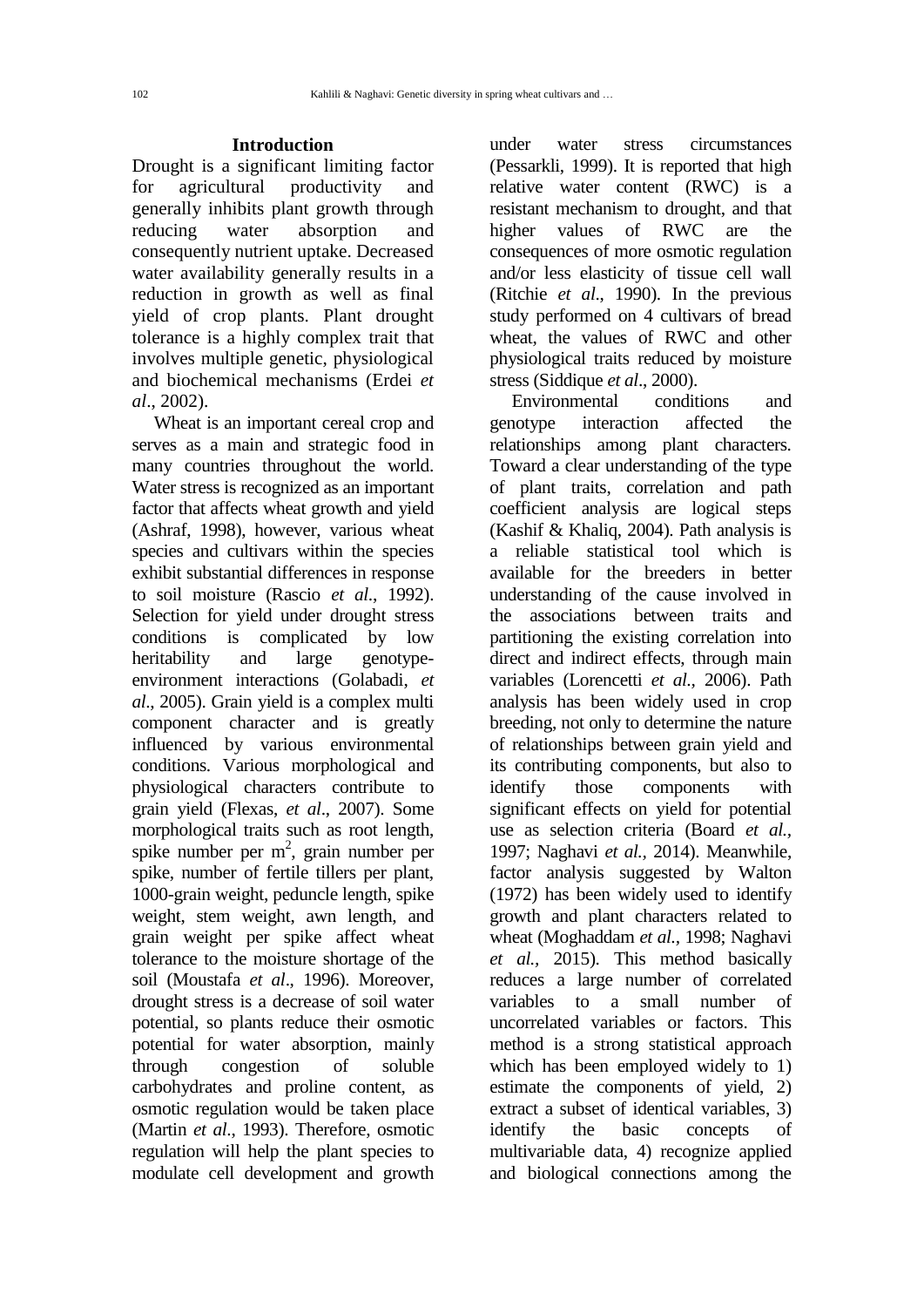traits, 5) reduce a large number of correlative traits to a small number of factors and lastly 6) explain the correlation among the variables (Bramel *et al.,* 1984). Khayatnezhad *et al.* (2010), using factor analysis on durum wheat cultivars, showed that the importance of factor coefficients characteristics of total and fertile tillers, main spike length, 1000-seed weight, and yield selected genotypes is desirable for dry conditions. Also, Gholamin *et al.* (2010) indicated that the importance of factor coefficients characteristics of fertile tillers, grain weight, and seed weight and harvest index of selected genotypes is desirable for dry conditions.

In this way, the following objectives were pursued in the current study:1) detection of the most important traits on wheat grain yield under terminal drought stress; 2) identification of new variables for the interpretation of the traits; 3) grouping all the 20 wheat cultivars under environmentally two different conditions; 4) evaluation of the genetic diversity for drought adaptation among the studied cultivars under drought stress.

## **Materials and methods**

Twenty cultivars of spring wheat (*Triticum aestivum* L.) listed in Table 1 were provided from Cereal Department of Seed and Plant Improvement Institute (SPII) of Karaj, Iran. They were assessed using a split plot on the basis of randomized complete block design with four replications, under two moisture levels during 2010-2011 and 2011-2012 growing season at the Research Farm of University of Tabriz, Iran (latitude 38.03°N, longitude 46.17°E, Altitude 1360 m above sea level). The climate is characterized by mean annual precipitation of 330 mm and mean annual temperature of 9.8 ˚C. All the plots were PVC pipe with 20 cm diagonal and 1.0 meter length that were filled with mix of loam soil and animal

manure. Planting was performed by hand and after germination, three plants in each plot were grown. All the plots were irrigated after sowing and subsequent irrigations after booting stage were carried out only for  $I_1$  (as control), and not for  $I_2$  (as stress) as stopping irrigation. Weeds were controlled by hand during cropping season. Physiological criteria were determined based on flag leaf. Leaf temperature measurement was made using the infrared thermometer. The chlorophyll content was determined using a chlorophyll meter (SPAD-502, Japan). The chlorophyll fluorescence was measured by a chlorophyll fluorometer (Opti Science, OS-30MSA). Moreover, RWC (%) was determined according to method of Turner (1986). Also, Specific Leaf Area was calculated on the basis of this formula: Special Leaf Area  $(Cm^2g^{-1})$  = (Leaf Area)/(Leaf Dry Weight) (Arias, 2007). Proline contents  $(mg.g^{-1}FW)$ were measured by Acid Hydrin method (Mc Manus *et al.* 2000). The pressure chamber method was used for measuring the leaf water potential (Boyer, 1967). Osmotic potential was measured by Osmometer (Martinez *et al.* 2004); mode: Osmomat 010, Genotel. Morphological and growth traits such as plant height (cm), plant dry weight (g), number of tiller in plant, spike length (cm), number of fertile tiller in plant, number of root, length of root (cm), volume of root (ml), root dry weight (g), root diameter (mm), number of spike per plant, number of grain in spike, 1000-grain weight (g) and grain yield (g) were measured at the end of growth stage.

Finally, mean of data were utilized for path analysis as described by Dewey & Lu (1959) using SPSS software. Also, factor analysis on the basis of major factors and varimax rotations was conducted for all the data. The factors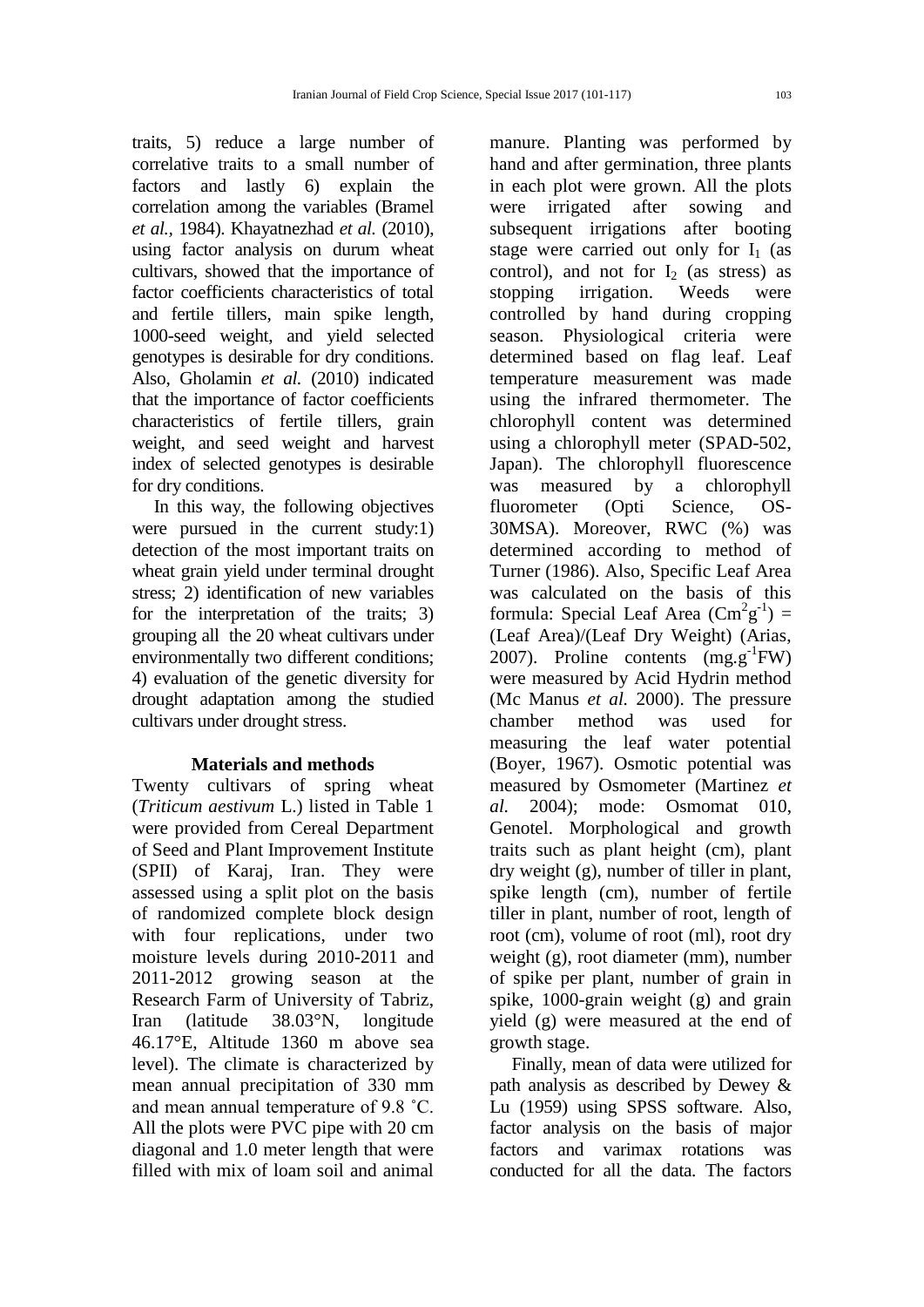with *Eigen* values greater than one were selected and used subsequently to form factorial coefficients matrix (Sharma, 1985). Moreover, Eigen values, percent variance, variance, and cumulative percentage share of each extracted factors were calculated. All the data were analyzed using MSTATC and SPSS softwares. Statgraphics and Excel softwares were also applied to draw dendrogram and related figures, respectively.

Table 1. Cultivars of spring wheat used for drought tolerance assessment

|    | arought torerance assessment |    |                  |
|----|------------------------------|----|------------------|
| No | Cultivar                     | No | Cultivar         |
| 1  | Mahdavi                      | 11 | Sivand           |
| 2  | Pishtaz                      | 12 | Pars             |
| 3  | Bam                          | 13 | Bahar            |
| 4  | Sistan                       | 14 | <b>BC</b> Roshan |
| 5  | Zagros                       | 15 | Kavir            |
| 6  | Marvdasht                    | 16 | Niknejhad        |
| 7  | Sepahan                      | 17 | Darya            |
| 8  | Aflak                        | 18 | Morvarid         |
| 9  | Arta                         | 19 | Roshan           |
| 10 | Arg                          | 20 | Moghan3          |

#### **Results and discussion**

### **Analysis of variance, comparison of means and cluster analysis**

According to the combined analysis of variance, there were significant differences among cultivars, excepting chlorophyll fluorescence, which suggested the significant genetic diversity (Table 2). Moreover, a significant difference under stress levels was observed, as well. Cultivars×stress interaction was significant for florescence of chlorophyll, chlorophyll index, special leaf area, proline content, number of grain per spike, 1000 grain weight and grain yield (Table 2), suggesting different reactions of genotypes under different stress levels. Further, the results showed significant differences between years for almost all the traits studied here.

Means for physiological traits of wheat cultivars are shown in Table 3 and Figure 1. Leaf temperature increased and chlorophyll index reduced under stress conditions. Among the wheat cultivars,

the unfavorable magnitudes of leaf temperature and chlorophyll index were recorded for Bahar and Sepahan, while Darya, Marvdasht, Moghan 3 and Kavir had the minimum quantities of leaf temperature and Kavir, BC Roshan and Darya exhibited the maximum values of chlorophyll index. On the other hand, only temperature had negative and significant correlation with grain yield under two conditions (Table 4). There are reports about decrease of chlorophyll index under drought stress conditions (Ghaffari *et al.*, 2012). But resistant cultivars to drought and thermal stress conditions had high chlorophyll content (Sairam &Siravastava, 2002). Winter *et al.* (1988) also found significant differences in leaf temperature between drought stressed plants and irrigatedones, but not among the wheat cultivars. It has been also indicated that the plants with lower leaf temperature may harbor higher photosynthetic rate. On the other hand, the lower photosynthetic rate in plants acclimated to a higher temperature, might be owing to the increased respiration (Jones, 1983).

Under control condition related to chlorophyll fluorescence, Moghan3, Marvdasht and Darya cultivars had the maximum values, while the minimum rate belonged to the Arg, Morvarid and Pars cultivars. The three cultivars of Bahar, Pars and Pishtaz, and Zagros, Marvdasht and Niknejhad cultivars had the minimum and the maximum amounts of chlorophyll fluorescence under stress conditions, respectively. Chlorophyll fluorescence analysis is a sensitive indicator to measure tolerance domain of the photosynthetic apparatus to environmental stresses (Maxwell & Johnson, 2000). The pattern of changes in fluorescence chlorophyll observed in this study are supported by the change patterns reported by many investigations under drought conditions (Zlatev &Yordanov, 2004).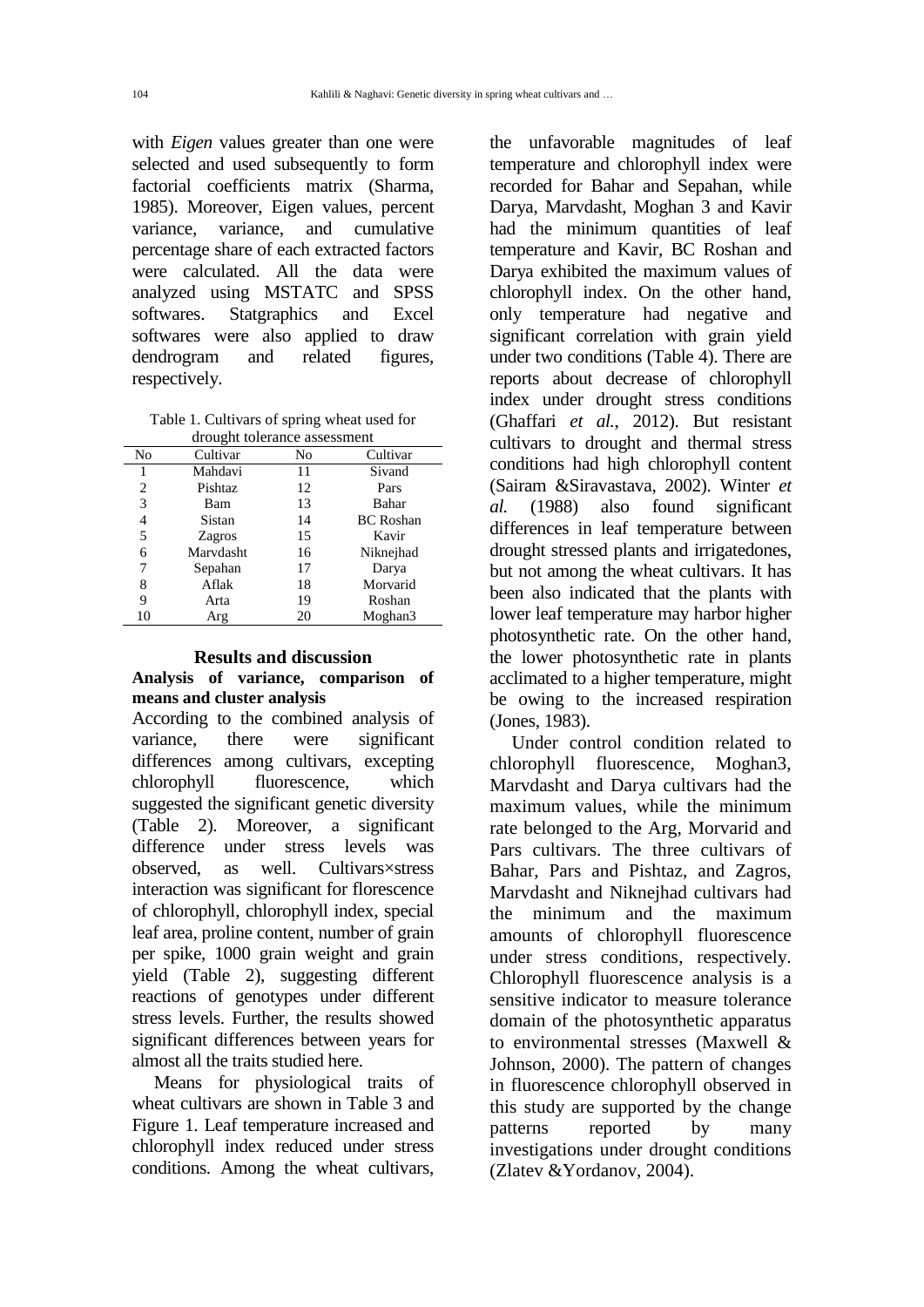RWC is one of the most important physiological traits which are commonly reduced under drought stress. In our experiment, the minimum ratio of RWC recorded for BC Roshan, Arg and Niknejhad cultivars. On the other hand, the maximum ratio of RWC recorded for Sepahan, Moghan3 and Kavir. Water deficit conditions cause water losses within the plant and result in a decrement in RWC. Therefore, RWC is widely used as one of the most reliable indicator to define the sensitivity and tolerance of plants against water deficit (Sanchez-Rodriguez *et al.*, 2010). Decline in RWC ratio has been reported in many studies (Ahmadi *et al.,* 2012; Farshadfar *et al.*, 2012) and generally are in agreement with the results of this study.

Under control conditions, Sivand, Marvdasht and Darya had the maximum values of SLA, while the minimum amount of SLA belonged to the Arg, Morvarid and Pars cultivars. Bahar, Pars and Pishtaz cultivars and Zagros, Marvdasht and Niknejhad cultivars showed the minimum and maximum amounts under stress conditions, respectively. On the other hand, the results showed negative and significant correlation between SLA and grain yield under drought stress (Table 4). The current increase in SLA under water deficit condition may be due to the loss of weight rather than decrease in leaf area under water deficit. Araus *et al.* (1997) indicated an increase in SLA under water deficit conditions, probably reflects adaptation to drought conditions. Also, a diminution in SLA-DW could indicate transient dry matter deposition and/or increased cell wall thickness (Lu & Neumann, 1999).

The least values of Proline content were observed for Sepahan, Bahar and Sistan cultivars, while the highest values of this metrics were obtained for Marvdasht, Niknejhad and Moghan3 under control condition. But, Bahar,

Roshan and Sistan had the minimum and Marvdasht, Darya and Kavir had the maximum amounts of Proline content under stress conditions. Increase in the ratio of Proline content under drought stress has been reported in many investigations (Bayoumi *et al.*, 2008; Sanchez-Rodriguez *et al.,* 2010). Meanwhile, Bayoumi *et al.* (2008) reported that tolerant genotypes had more proline content rather than sensitive genotypes under drought stress.

Drought stress reduced the Leaf Water Potential from -1.65 Mpa in control plants to -1.94 MPa in stressed plants. This was in agreement with the results obtained by the other researchers (Moustafa *et al.*, 1996). Other investigators (Musick *et al.*, 1994) also reported that drought resistant cultivars had lower ws values as compared with the susceptible ones. For Leaf Water Potential and Osmotic Potential, Kavir, Darya and Marvdasht had the maximum values, Pishtaz, Sepahan and Bam possessed the lowest ratio for Leaf Water Potential and Pishtaz, Sepahan and Bahar had unfavorable values for Osmotic Potential. Moreover, simple correlations under two conditions showed positive and negative correlations between Leaf Water Potential plus Osmotic Potential and grain yield, respectively (Table 4).

Plant height ranged from 47.3 cm (Sivand) to 57.1 cm (Roshan), while the range for plant dry weight varied from 13.5 g (Pars) to 15.6 g (Roshan) under average circumstances. Moreover, the results showed positive and significant correlations between plant height and plant dry weight under control and stress conditions (Table 4). The maximum values for number of tiller were recorded for Kavir, Moghan3, Darya and Marvdasht, while the highest values for number of fertile tiller belonged to Kavir, Darya, and Marvdasht cultivars. On the other hand, the lowest number of tiller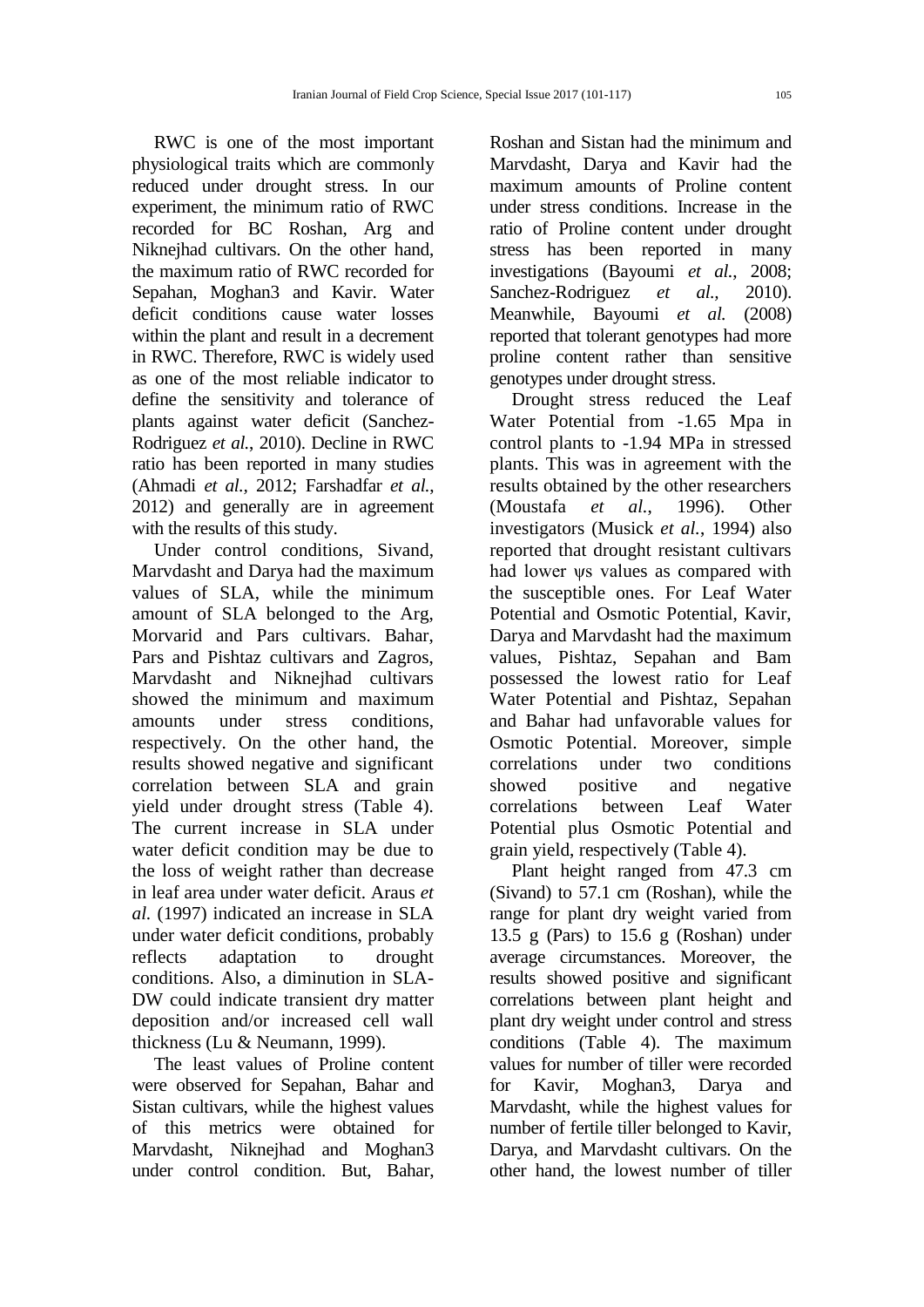and number of fertile tiller belonged to Sepahan, Bam and Bahar cultivars. These results were in keeping with the results of simple correlation between morphological traits (Table 4). The decrease in plant height under drought stress condition could be due to a diminution in relative turgidity and dehydration of protoplasm which is associated with loss of turgor and reduced cell division and cell expansion (Bayoumi *et al.*, 2008). Inamullah *et al.* (1999) observed that plant height and other morphological traits in wheat varieties reduced significantly under water stress when it was compared with irrigated.

Kavir, Darya and Moghan3 had the maximum amounts for root number, root length, root volume, root dry weight and root Diamer. On the other hand, in addition to the Bahar and Sepahan that were showed the minimum amount of root traits for all of traits; Bam for root number, root volume and root diamer; Sistan for root length and Pishtaz for root dry weight were showed the lowest amounts (Table 3). According to the simple correlations, there were somesignificant and positive correlations between root traits under control and drought stress (Table 4). Different genotypes exhibited various responses versus water stress (Taiz & Zeiger, 1991), and Xue *et al.* (2003) showed that the apparent resistance against drought in some genotypes could be due to differences in root growth. On the other hand, Paleg & Aspinall (1999) indicated that drought resistant wheat species are such that they have a large proportion of their total mass as roots and also a deep rooting habit coupled with high numbers of seminal roots.

The mean grain yield, 1000 grain weight and number of grains in spike for experiments are shown in Figure 1, and number of spike per plant in Table 3. All the characters in Table 3 were

reduced under stress condition, but the reduction in 1000 grain weight was greater than the number of grain in spike. The highest number of spike per plant was achieved for Kavir, Marvdasht and Moghan3, while Sepahan, Bam and Bahar had the lowest amounts (Table 3). The results showed negative and significant correlations between number of grains in spike and 1000 grain weight under two conditions (Table 4). So, an increase in 1000 grain weight may cause a reduction in the number of grains in spike (Figure 1). Number of grains in spike ranged from 24.9 (Marvdasht) under drought stress to 37.6 (Pishtaz) under control condition, while the range for 1000 grain weight varied from 30.3 g under drought stress (Sistan) to 45.5 g (Darya) under stress condition. All the cultivars differed significantly in respect to grain yield under non-stress conditions and under stress conditions  $(p<0.01)$ . This emphasized the different responses of cultivars to drought conditions. In control condition related to this trait, Niknejhad, Kavir and Moghan3 cultivars had the maximum values, while the minimum amounts belonged to Bam, Sepahan and Bahar cultivars. Bahar, Sivand and Pars cultivars and also the cultivars of Moghan3, Darya and Kavir had the minimum and the maximum amounts of grain yield under stress conditions, respectively. Further, under non-stress condition, grain yield had a positive and significant correlation only with the number of spike per plant, while there was a significant positive correlation between grain yield and number of spike per plant, 1000 grain weight and significant negative correlation between grain yield and number of grains in spike (Table 4). Giunta *et al.* (1993) and Pour Aboughadareh *et al.* (2013) reported mean decreased in grain yield under drought stress. Tompkins *et al.* (1991)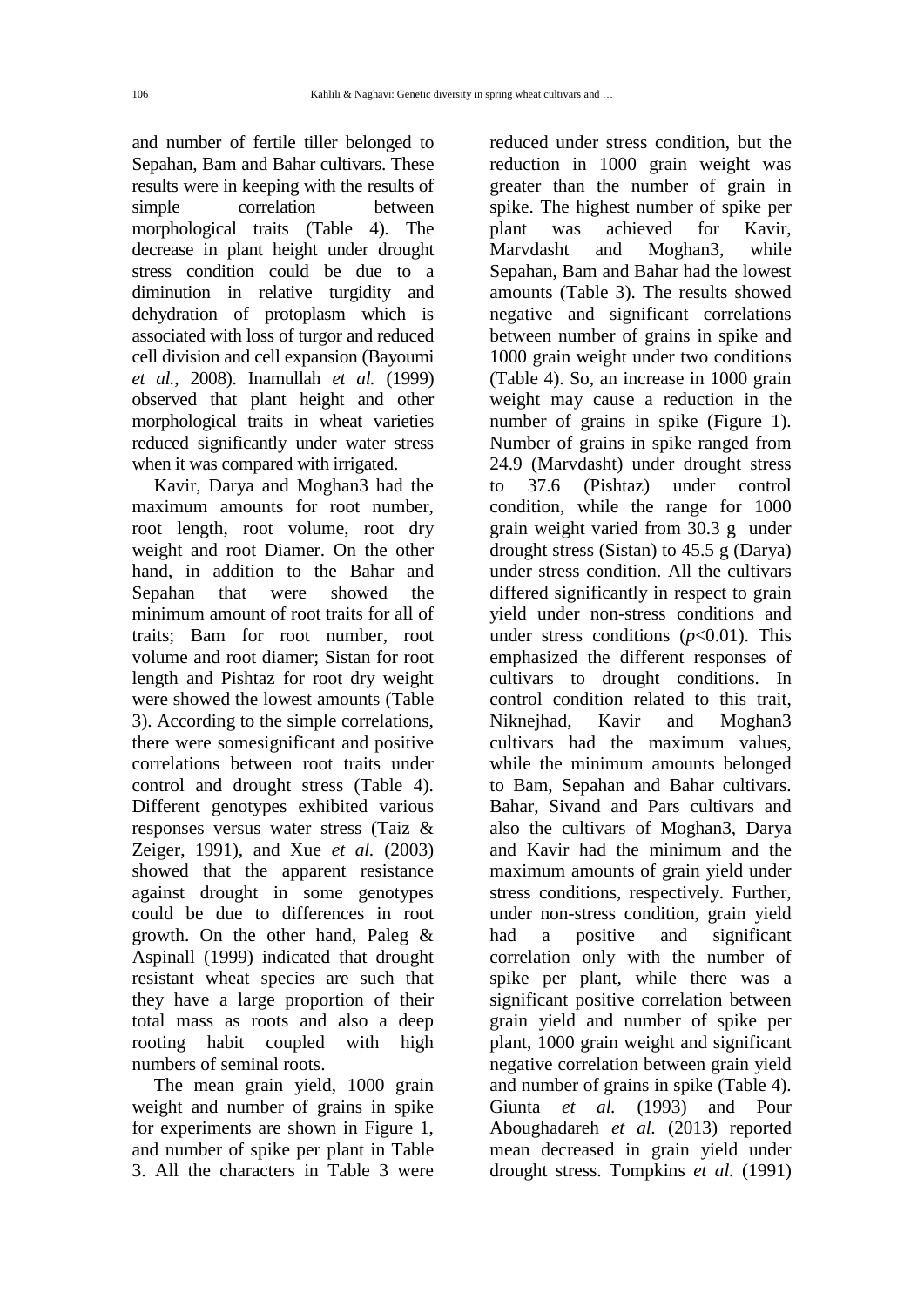reported the significant suppressive effect of water stress on number of grains per spike. Other research such as Passioura (1997) also reported a positive significant correlation between grain yield and 1000-grain weight. Also, Moghaddam *et al.* (1997) reported negative correlation between number of grain per spike and 1000-grain weight.

According to cluster analysis, all the cultivars were divided into three and four major groups under control and drought stress conditions, respectively. In control condition (Figure 2), in the second group Pishtaz, Sepahan and Bahar had lower mean values than overall mean regarding all the traits, excepting chlorophyll fluorescence and RWC. Also, Moghan3, Marvdasht and Darya constituted the third group by the highest mean values for the most of traits, excepting SLA, plant height, plant dry weight and number of grain per spike. The rest cultivars had average amounts. According to Figure 3, Arg, BC Roshan, Aflak, Mahdavi, Arta,

Zagros, Morvarid, and Roshan cultivars were placed in the first group under stress condition. This group had the maximum values for chlorophyll index, plant height and the minimum values for RWC. Pishtaz, Bam, Sistan, Sepahan and Bahar constituted the second cluster. These cultivars were characterized by the lowest amounts of all the traits, excepting RWC, plant height, plant dry weight, number of fertile tiller and number of grain in spike. Although, this group had not the lowest grain yield, low grain yield was recorded. The third cluster included Marvdasht, Niknejhad, Moghan3, Kavir and Darya cultivars with the maximum amounts for almost all the traits, except for RWC, chlorophyll index, height and number of grain in spike. Sivand and Pars were placed in the fourth group with the minimum values for height, plant dry weight, number of fertile tiller, number of spike per plant and grain yield. On the other hand, the highest RWC ratio belonged to this cluster.

| Source of             |      |                         |             |                      |            |                          | Men Squares           |            |            |              |            |           |
|-----------------------|------|-------------------------|-------------|----------------------|------------|--------------------------|-----------------------|------------|------------|--------------|------------|-----------|
| Variation             | d.f. | †Tem                    | CF          | CI                   | <b>RWC</b> | <b>SLA</b>               | РC                    | <b>LWP</b> | <b>OP</b>  | PH           | <b>PDW</b> | SpL       |
|                       |      | $^0\mathrm{C}$          |             |                      | (%)        | $(cm^{2}, gr^{-1})$      | $(mg.gr^{-1} FW)$     | (MPa)      | (MPa)      | (cm)         | (g)        | (cm)      |
| Year $(Y)$            |      | 68.450                  | 0.026       | 51.28                | 191.991    | 0.0000001                | $2.259$ <sup>*</sup>  | 1.148      | 0.971      | 722.402      | 37.813     | 217.47    |
| Replication (Year)    | 6    | 0.567                   | 0.000006    | 0.258                | 0.354      | 86.614                   | 0.009                 | 0.004      | 0.001      | 0.303        | 0.002      | 0.055     |
| Stress $(S)$          |      | $610.513$ <sup>**</sup> | $0.033***$  | $208.174^{**}$       | 79.089     | $1100.932$ <sup>**</sup> | $8.636^{*}$           | 6.807'''   | $14.302**$ | $7566.05$ ** | 250.632    | 349.448** |
| $Y\times S$           |      | 2.45                    | 0.000000028 | 0.001                | 4.065      | 0.0000001                | 0.000013              | 0.0000078  | 0.0000028  | 0.002        | 0.113      | 0.000125  |
| Error                 | 6    | 0.890                   | 0.0000048   | 0.279                | 0.457      | 91.907                   | 0.007                 | 0.003      | 0.002      | 0.561        | 0.009      | 0.022     |
| Genotype(G)           | 19   | 4.168'''                | 0.000322    | $2.968$ <sup>*</sup> | 35.367**   | $2190.274$ <sup>**</sup> | $0.483$ <sup>**</sup> | $0.1^{**}$ | $0.23***$  | 86.855**     | $4.274***$ | 10.123    |
| $G \times Y$          | 19   | 0.568                   | 0.000187    | 0.705                | $25.039**$ | 0.0000001                | 0.02                  | 0.012      | 0.019      | 42.598       | 1.838      | 1.447     |
| $G\times S$           | 19   | 0.499                   | 0.000345    | 1.932                | 13.835     | $2221.465$ <sup>**</sup> | $0.104$ **            | 0.033      | 0.014      | 26.866       | 1.91       | 0.436     |
| $G \times S \times Y$ | 19   | 0.187                   | 0.000086    | 0.296                | 14.36      | 0.0000001                | 0.018                 | 0.005      | 0.008      | 35.86        | 1.756      | 0.246     |
| Error                 | 228  | 1.776                   | 0.00021     | 1.186                | 11.991     | 159.484                  | 0.016                 | 0.031      | 0.069      | 40.945       | 1.916      | 0.876     |
| CV(%)                 |      | 5.22                    | 1.99        | 2.65                 | 4.46       | 7.69                     | 2.43                  | 9.83       | 20.47      | 12.57        | 9.61       | 9.97      |

Table 2. Analysis of variance for yield and other traits in spring wheat cultivars under different moisture levels

†Tem, CF, CI, RWC, SLA, PC, LWP, OP, PH, PDW, SpL indicate Temperature, Chlorophyll Fluorescence, Chlorophyll Index, Relative Water Content, Special Leaf Area, Proline Content, Leaf Water Potential, Osmotic Potential, Plant Height, Plant Dry Weight, Spike Length, respectively. Also, \* and \*\* were significant at 5 % and 1 % probability levels, respectively.

Continued table 2. Analysis of variance for yield and other traits in spring wheat cultivars under different moisture levels

| Source of             |      |           |            |            |                      |           | <b>Mean Squares</b>  |                      |                      |                        |                   |               |
|-----------------------|------|-----------|------------|------------|----------------------|-----------|----------------------|----------------------|----------------------|------------------------|-------------------|---------------|
| Variation             | d.f. | †RN       | RL         | RV         | <b>RDW</b>           | <b>RD</b> | NT                   | NFT                  | NSp                  | <b>NGSp</b>            | 1000-GW           | GY            |
|                       |      | (no.)     | (cm)       | (ml)       | (g)                  | (mm)      | (no.)                | (no.)                | (no.)                | (no.)                  | (g)               | (g)           |
| Year $(Y)$            |      | 70.313    | 257.045    | 135.07     | .307                 | 2.297     | 109.278              | $105.8$ <sup>*</sup> | $105.8$ <sup>*</sup> | 257.403                | 252.938           | 345.975       |
| Replication(Year)     | 6    | 26.079    | .304       | .127       | .213                 | .047      | .52                  | .465                 | .315                 | $40.461$ **            | 22.272            | .851          |
| Stress(S)             |      | 4712.45** | 3476.885** | 2443.708** | 202.585**            | 47.625**  | 444.153**            | $437.113**$          | 437.113**            | 747.253**              | 4334.304**        | $2146.42$ **  |
| $Y\times S$           |      | .05       | .004       | .000031    | .001                 | .00007    | .078                 | .0000001             | .0000001             | 166.753                | .053              | .502          |
| Error                 | 6    | 6.317     | .004       | .122       | .047                 | .046      | $4.249$ <sup>*</sup> | 4.415'''             | $4.131***$           | $47.186^{**}$          | $26.42^{\degree}$ | $6.115***$    |
| Genotype $(G)$        | 19   | 124.931** | 85.582**   | 22.084     | $1.693$ <sup>*</sup> | $.561**$  | $13.64$ **           | 13.835**             | $14.527**$           | $108.495***$           | $64.452**$        | $17.112**$    |
| $G \times Y$          | 19   | 26.576    | 15.03      | 3.457      | .415                 | .064      | 1.153                | 1.03                 | 1.03                 | 13.416                 | 13.576            | 2.006         |
| $G \times S$          | 19   | 24.437    | 13.463     | 6.059      | .675                 | .171      | 1.449                | 1.382                | 1.422                | $60.279$ <sup>**</sup> | 34.054            | $3.9^{\circ}$ |
| $G \times S \times Y$ | 19   | 6.155     | 4.151      | 2.147      | .147                 | .046      | 1.058                | .862                 | .862                 | $23.161$ <sup>*</sup>  | 10.596            | 1.388         |
| Error                 | 228  | 23.501    | 14.374     | 11.553     | 1.008                | .259      | 1.099                | 1.119                | 1.183                | 12.583                 | 11.537            | 1.999         |
| CV(%)                 |      | 23.19     | 13.19      | 21.01      | 34.90                | 30.93     | 14.05                | 16.45                | 17.01                | 10.91                  | 9.08              | 17.83         |

†RN, RL, RV, RDW, RD, NT, NFT, NSp, NGSp, 1000-GW and GY indicate Root Number, Root Length, Root Volume, Root Dry Weight, Root Diamer, Number of Tiller in plant, Number of Fertile Tiller, Number of Spike per plant, Number of Grain in Spike, 1000Grain Weight and Grain Yield, respectively. Also,  $*$  and  $*$ were significant at 5 % and 1 % probability levels, respectively.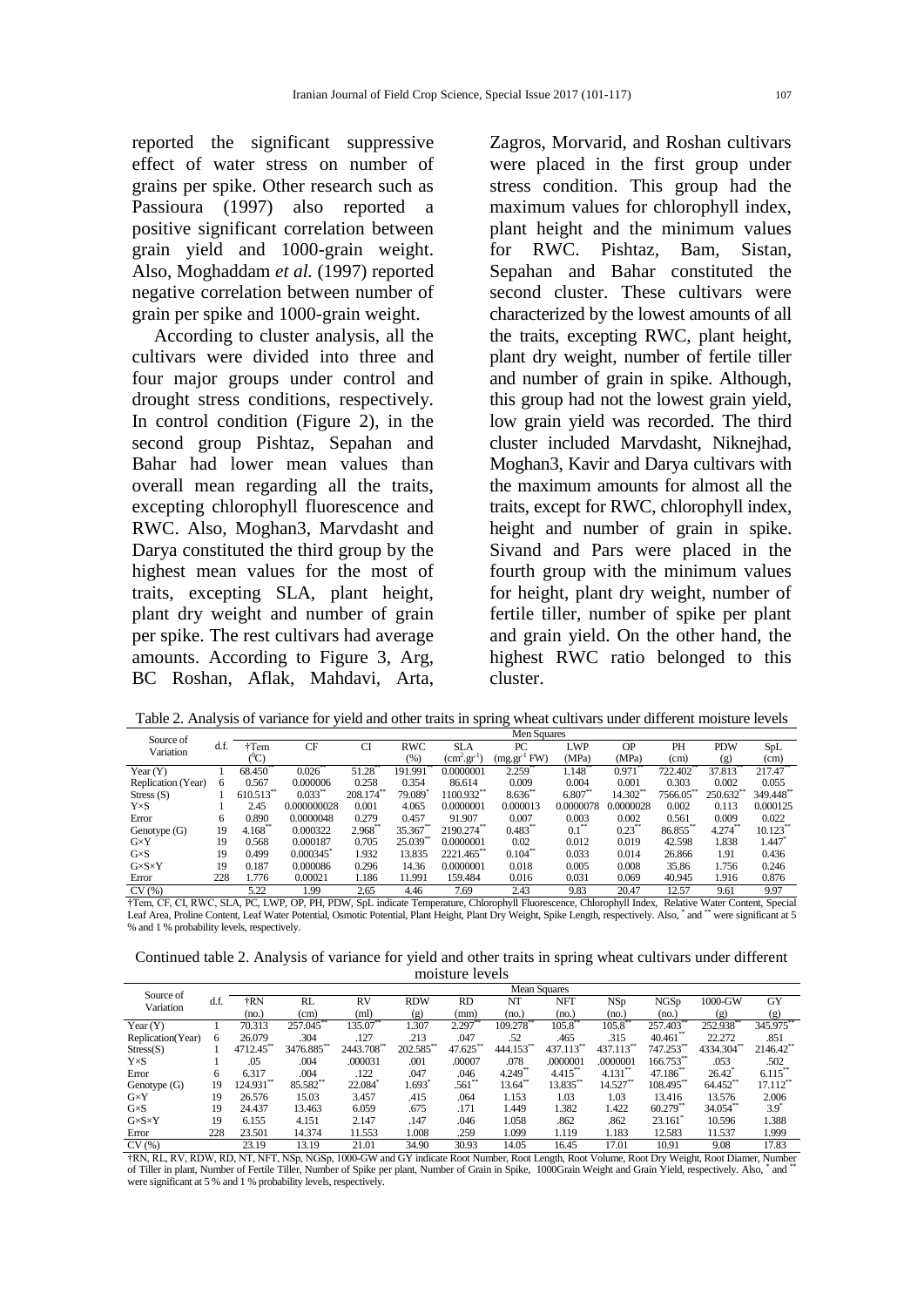|                         |             |              |            |              |             | ັ         |            |             |
|-------------------------|-------------|--------------|------------|--------------|-------------|-----------|------------|-------------|
| Levels of               | †Tem        | <b>CI</b>    | <b>RWC</b> | <b>LWP</b>   | <b>OP</b>   | PH        | <b>PDW</b> | SpL         |
| stress                  | $(^0C)$     |              | $(\% )$    | (MPa)        | (MPa)       | (cm)      | (g)        | (cm)        |
| I1 (control)            | 24.17a      | 41.93a       | 78.07a     | $-1.65a$     | $-1.07b$    | 55.75a    | 15.29a     | 10.43a      |
| I <sub>2</sub> (stress) | 26.93b      | 40.32b       | 77.07b     | $-1.94b$     | $-1.49a$    | 46.02b    | 13.52b     | 8.34b       |
| Cultivars               |             |              |            |              |             |           |            |             |
| Mahdavi                 | 25.44abcde  | 41.26abcd    | 75.77de    | $-1.80$ bcde | $-1.26abcd$ | 54.57ab   | 15.06ab    | 9.24cdef    |
| Pishtaz                 | 26.19de     | 40.53cde     | 78.78abc   | $-1.89$ de   | $-1.15cd$   | 50.28bcd  | 14.21bcd   | 8.44gh      |
| Bam                     | 26.06cde    | $40.66$ bcde | 78.49abcd  | $-1.91e$     | $-1.18cd$   | 52.62abcd | 15.05ab    | 8.78efgh    |
| Sistan                  | 26.19de     | 40.92abcde   | 77.28bcde  | $-1.82$ cde  | $-1.15cd$   | 49.33bcd  | 14.08bcd   | 8.68fgh     |
| Zagros                  | 25.50abcde  | 41.37abc     | 76.46cde   | $-1.78$ bcde | $-1.28abcd$ | 51.23bcd  | 14.60abcd  | 9.31cdef    |
| Marydasht               | 24.75ab     | 41.43abc     | 78.13bcde  | $-1.69abc$   | $-1.47a$    | 52.02bcd  | 14.83abc   | 10.48ab     |
| Sepahan                 | 26.375e     | 40.43de      | 78.91abc   | $-1.90e$     | $-1.11cd$   | 48.98cd   | 14.11bcd   | 8.34gh      |
| Aflak                   | 25.44abcde  | 41.46ab      | 76.91bcde  | $-1.76abcde$ | $-1.31abc$  | 50.78bcd  | 14.54abcd  | 9.46cde     |
| Arta                    | 25.81bcde   | 41.08abcd    | 77.27bcde  | $-1.81$ cde  | $-1.24bcd$  | 51.41bcd  | 14.53abcd  | $9.01$ defg |
| Arg                     | 25.44abcde  | 41.24abcd    | 75.31e     | $-1.82$ cde  | $-1.27abcd$ | 51.26bcd  | 14.62abcd  | 9.43cdef    |
| Sivand                  | 25.69abcde  | 41.29abcd    | 77.40bcde  | $-1.80$ bcde | $-1.28abcd$ | 47.31d    | 13.59d     | 9.23cdef    |
| Pars                    | 25.50abcde  | 41.09abcd    | 78.89abc   | $-1.83$ cde  | $-1.24$ bcd | 47.49d    | 13.48d     | 8.94efgh    |
| Bahar                   | 26.25e      | 40.11e       | 77.03bcde  | $-1.87de$    | $-1.08d$    | 47.87cd   | 13.71cd    | 8.25h       |
| <b>BC</b> Roshan        | 25.38abcde  | 41.58ab      | 75.26e     | $-1.74abcd$  | $-1.33abc$  | 53.14abc  | 14.78abc   | 9.77cd      |
| Kavir                   | 24.94abc    | 41.83a       | 81.03a     | $-1.62a$     | $-1.48a$    | 50.34bcd  | 14.29bcd   | 11.07a      |
| Niknejhad               | 25.06abcd   | 41.09abcd    | 75.60de    | $-1.76abcde$ | $-1.42ab$   | 50.19bcd  | 14.03bcd   | 9.96bc      |
| Darya                   | 24.63a      | 41.5ab       | 77.56bcde  | $-1.66ab$    | $-1.47a$    | 50.11bcd  | 14.13bcd   | 10.58ab     |
| Morvarid                | 25.69abcde  | 41.26abcd    | 77.94bcde  | $-1.79$ bcde | $-1.30abcd$ | 51.29bcd  | 14.54abcd  | 9.32cdef    |
| Roshan                  | 25.75 abcde | 40.88bcde    | 77.91bcde  | $-1.86$ de   | $-1.22bcd$  | 57.06a    | 15.55a     | 8.94efgh    |
| Moghan3                 | 24.94abc    | 41.49ab      | 79.54ab    | $-1.71abc$   | $-1.43ab$   | 50.47bcd  | 14.38bcd   | 10.56ab     |

Table 3. Comparison of means for stress levels and cultivars using Duncan method

†Tem, CI, RWC, LWP, OP, PH, PDW and SpL indicate Temperature, Chlorophyll Index, Relative Water Content, Leaf Water Potential, Osmotic Potential, Plant Height, Plant Dry Weight and Spike Length, respectively. Also, different letter between cultivars showed significant at 5 % probability level.

| Continued table 3. Comparison of means for stress levels and cultivars using Duncan method |  |  |  |  |  |  |  |  |
|--------------------------------------------------------------------------------------------|--|--|--|--|--|--|--|--|
|--------------------------------------------------------------------------------------------|--|--|--|--|--|--|--|--|

|                  |                   |               | commute there so comparison or means for stress for the and cannot asing B anean method |                    |                   |             |            |                     |
|------------------|-------------------|---------------|-----------------------------------------------------------------------------------------|--------------------|-------------------|-------------|------------|---------------------|
| Levels of        | †RN               | RL            | RV                                                                                      | <b>RDW</b>         | <b>RD</b>         | <b>NT</b>   | <b>NFT</b> | <b>NSp</b>          |
| stress           | (no.)             | (cm)          | (ml)                                                                                    | (g)                | (mm)              | (no.)       | (no.)      | (no.)               |
| I1 (control)     | 17.07b            | 25.45b        | 13.42b                                                                                  | 2.08b              | 1.26 <sub>b</sub> | 8.64a       | 7.60a      | 7.56a               |
| I2 (stress)      | 24.74a            | 32.04a        | 18.95a                                                                                  | 3.67a              | 2.03a             | 6.28b       | 5.26b      | 5.23b               |
| Cultivars        |                   |               |                                                                                         |                    |                   |             |            |                     |
| Mahdavi          | 20.81def          | 29.54bcedf    | 16.12abcdef                                                                             | 2.89abc            | 1.65abcde         | 7.88bcd     | 6.81bcde   | 6.81bcd             |
| Pishtaz          | 18.50efg          | 26.48fghi     | $15.23$ cdef                                                                            | 2.49 <sub>bc</sub> | $1.51$ cde        | $6.56$ fgh  | 5.56ghi    | 5.56ef              |
| Bam              | 16.69g            | 26.30ghi      | 15.01def                                                                                | 2.55abc            | 1.47de            | 6.38gh      | 5.38hi     | 5.13f               |
| Sistan           | $18.44\text{efg}$ | $26.01$ ghi   | 15.20cdef                                                                               | 2.57abc            | 1.48de            | $6.50$ fgh  | 5.50ghi    | 5.50ef              |
| Zagros           | $20.25$ defg      | $28.98$ cdefg | 15.74abcdef                                                                             | 2.83abc            | 1.58bcde          | 7.56de      | 6.56ef     | 6.56d               |
| Marvdasht        | 23.25abcd         | 31.24abcd     | 17.58abcde                                                                              | 3.27ab             | 1.83abcde         | 8.63ab      | 7.63ab     | 7.63ab              |
| Sepahan          | 17.00fg           | 25.41hi       | 14.63f                                                                                  | 2.35c              | 1.40e             | 6.25gh      | 5.38hi     | 5.38f               |
| Aflak            | 22.06bcde         | $28.68$ cdefg | 16.15abcdef                                                                             | 3.02abc            | 1.63abcde         | 7.75cd      | 6.75cde    | 6.75 <sub>bcd</sub> |
| Arta             | $19.69$ defg      | $27.56$ efghi | 15.35bcdef                                                                              | 2.73abc            | $1.51$ cde        | $7.31$ def  | $6.31$ efg | 6.31de              |
| Arg              | 20.19defg         | 28.26 defgh   | 15.46abcdef                                                                             | 2.77abc            | $1.51$ cde        | 7.69cde     | 6.69de     | 6.69cd              |
| Sivand           | 21.25cde          | $28.98$ cdefg | 15.75abcdef                                                                             | 2.91abc            | 1.58bcde          | $7.06$ defg | 5.69gh     | 5.56ef              |
| Pars             | 21.81bcde         | 28.50defg     | 15.76abcdef                                                                             | 2.80abc            | $1.57$ bcde       | 6.88efg     | 5.88fgh    | 5.63ef              |
| Bahar            | 16.63g            | 24.63i        | 14.83ef                                                                                 | 2.36c              | 1.42de            | 5.88h       | 4.75i      | 4.75f               |
| <b>BC</b> Roshan | 20.19defg         | $28.99$ cdefg | 16.68abcdef                                                                             | 3.10abc            | 1.69abcde         | 7.75cd      | $6.75$ cde | 6.75 <sub>bcd</sub> |
| Kavir            | 26.44a            | 32.79a        | 18.32a                                                                                  | 3.37a              | 1.99ab            | 8.88a       | 7.94a      | 7.94a               |
| Niknejhad        | 23.44abcd         | 31.26abcd     | 17.78abcd                                                                               | 3.26ab             | 1.85abcd          | 8.50abc     | 7.50abcd   | 7.50abc             |
| Darya            | 25.31ab           | 32.25ab       | 18.23ab                                                                                 | 3.37a              | 2.03a             | 8.63ab      | 7.63ab     | 7.50abc             |
| Morvarid         | 21.50bcde         | 29.88abcde    | 16.20abcdef                                                                             | 2.88abc            | 1.68abcde         | 7.81bcd     | 6.81bcde   | 6.81bcd             |
| Roshan           | $19.75$ defg      | $27.54$ efghi | 15.68abcdef                                                                             | 2.72abc            | $1.61$ bcde       | $6.56$ fgh  | 5.56ghi    | 5.56ef              |
| Moghan3          | 24.94abc          | 31.67abc      | 17.96abc                                                                                | 3.31ab             | 1.93abc           | 8.75a       | 7.56abc    | 7.56abc             |

†RN, RL, RV, RDW, RDNT, NFT and NSp indicate Root Number, Root Length, Root Volume, Root Dry Weight, Root Diamer, Number of Tiller per plant, Number of Fertile Tiller and Number of Spike per plant, respectively. Also, different letter between cultivars showed significant at 5 % level.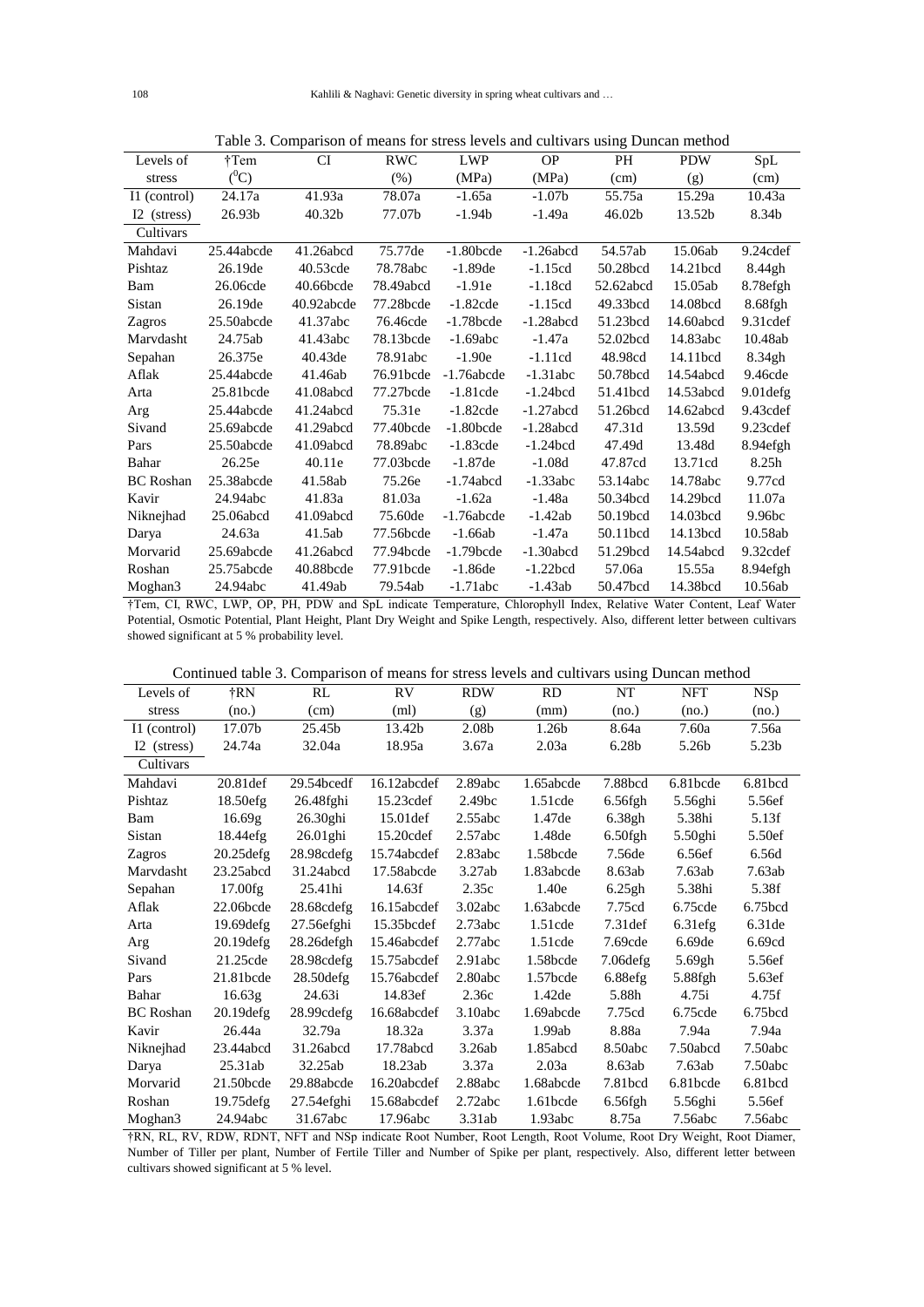

Figure 1. Comparison of spring wheat cultivars for traits with significant cultivar×stress interaction under control and stress conditions



Figure 2. Dendrogram based on all the studied traits under control condition with Ward method and Discriminant analysis cutting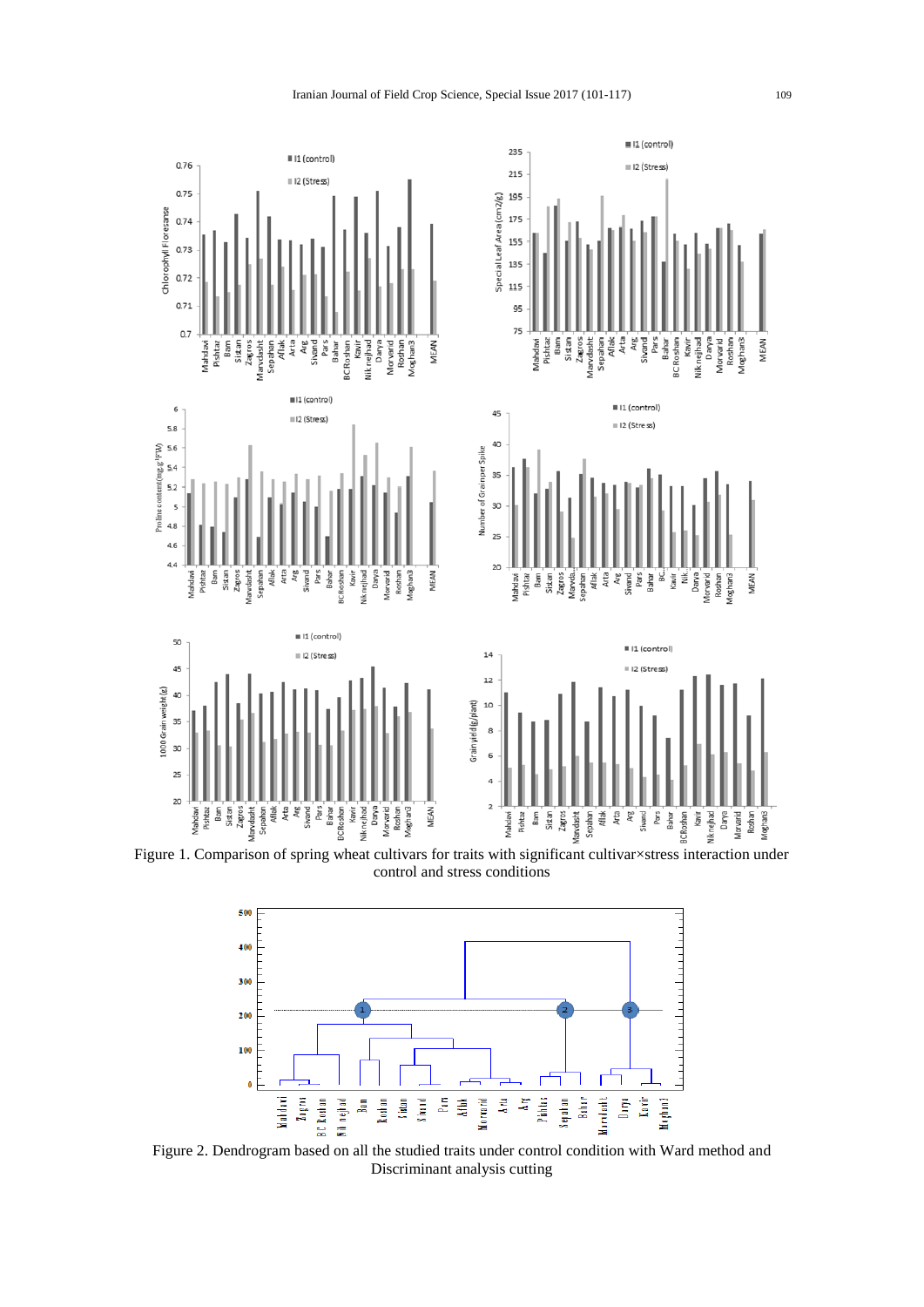| Table 4. Correlation coefficients between studied traits for wheat cultivars under normal irrigation (below |  |  |  |
|-------------------------------------------------------------------------------------------------------------|--|--|--|
| of main diamer) and drought stress (above of main diamer)                                                   |  |  |  |

|                                                                                                                                                                                                                                                                                                                                          | of main diamer) and drought stress (above of main diamer) |                |                                                                                                                                                                   |  |  |        |           |    |     |     |  |                   |                     |                                                                                                                                                                                                                                                                  |                             |                                |                                                                                         |                          |                       |                                                                                                                        |                     |
|------------------------------------------------------------------------------------------------------------------------------------------------------------------------------------------------------------------------------------------------------------------------------------------------------------------------------------------|-----------------------------------------------------------|----------------|-------------------------------------------------------------------------------------------------------------------------------------------------------------------|--|--|--------|-----------|----|-----|-----|--|-------------------|---------------------|------------------------------------------------------------------------------------------------------------------------------------------------------------------------------------------------------------------------------------------------------------------|-----------------------------|--------------------------------|-----------------------------------------------------------------------------------------|--------------------------|-----------------------|------------------------------------------------------------------------------------------------------------------------|---------------------|
| †Tem                                                                                                                                                                                                                                                                                                                                     | CF                                                        | CI –           | RWC SLA                                                                                                                                                           |  |  | PC LWP | <b>OP</b> | PH | PDW | SpL |  |                   |                     | RN RL RV RDW RD                                                                                                                                                                                                                                                  |                             |                                |                                                                                         |                          |                       | NT NFT NSp NGSp 1000-GW                                                                                                | GY.                 |
| $1 \quad 1$                                                                                                                                                                                                                                                                                                                              | $-.582^{**}$                                              |                |                                                                                                                                                                   |  |  |        |           |    |     |     |  |                   |                     | $-502^{\circ}$ $-0.029$ $.858^{\circ}$ $-746^{\circ}$ $-859^{\circ}$ $.943^{\circ}$ $-0.34$ $-504^{\circ}$ $-907^{\circ}$ $-850^{\circ}$ $-943^{\circ}$ $-908^{\circ}$ $-946^{\circ}$ $-873^{\circ}$ $-791^{\circ}$ $-769^{\circ}$ $-754^{\circ}$ $.833^{\circ}$ |                             |                                |                                                                                         |                          |                       | $-.759"$                                                                                                               | $-.669"$            |
| $2 - 531$                                                                                                                                                                                                                                                                                                                                | $\overline{1}$                                            |                |                                                                                                                                                                   |  |  |        |           |    |     |     |  |                   |                     | $0.353 - 0.230 - 0.654^{*}$ $0.265$ $0.337 - 522^{*}$ $.446^{*}$ $.558^{*}$ $.478^{*}$ $0.386$ $.525^{*}$ $.473^{*}$ $.566^{*}$ $0.352$ $0.429$ $0.413$ $0.409$ $-0.549^{*}$                                                                                     |                             |                                |                                                                                         |                          |                       | .542 <sup>°</sup>                                                                                                      | 0.357               |
| $3 - 893$ $558$ $*$                                                                                                                                                                                                                                                                                                                      |                                                           | $\overline{1}$ | $-0.371$ $-.481^*$ $0.074$ $.697^{**}$ $-0.367$ $0.244$ $0.317$ $.453^*$                                                                                          |  |  |        |           |    |     |     |  | $.466^*$ $.471^*$ | 0.277               | $.509^{\circ}$                                                                                                                                                                                                                                                   |                             |                                | 0.238 0.232 0.210 0.201 -0.288                                                          |                          |                       | 0.089                                                                                                                  | 0.121               |
| $4 - 0.083$ $.496^*$                                                                                                                                                                                                                                                                                                                     |                                                           | 0.25           | $-1$                                                                                                                                                              |  |  |        |           |    |     |     |  |                   |                     | $0.036$ $0.305$ $-0.083$ $-0.080$ $-0.182$ $0.065$ $0.012$ $0.256$ $0.129$ $.618^{**}$ $-0.027$ $0.209$ $0.073$ $.705^{**}$ $.609^{**}$ $0.107$                                                                                                                  |                             |                                |                                                                                         |                          |                       | 0.155                                                                                                                  | $.551^*$            |
| $5$ $0.147$ $-730^{\circ \circ}$ $-0.183$ $-0.237$ 1 $-754^{\circ \circ}$ $-799^{\circ \circ}$ $-872^{\circ}$ $-462^{\circ}$ $-609^{\circ \circ}$ $-920^{\circ \circ}$ $-789^{\circ \circ}$ $-905^{\circ}$ $-852^{\circ \circ}$ $-889^{\circ \circ}$ $-856^{\circ \circ}$ $-856^{\circ \circ}$ $-837^{\circ \circ}$ $-830^{\circ \circ}$ |                                                           |                |                                                                                                                                                                   |  |  |        |           |    |     |     |  |                   |                     |                                                                                                                                                                                                                                                                  |                             |                                |                                                                                         |                          |                       | $-.809"$                                                                                                               | $-.738"$            |
| "577", "920" (913" (913" (920" (920" (920" (921" (921" (921" (934" (934" (934" (934" (934" (933" (933 (934" (9                                                                                                                                                                                                                           |                                                           |                |                                                                                                                                                                   |  |  |        |           |    |     |     |  |                   |                     |                                                                                                                                                                                                                                                                  |                             |                                |                                                                                         |                          |                       | $.756^{\circ}$                                                                                                         | $.885**$            |
| 7 - 844** .723** .202** .0.384 .0.40* .722** .703** .0.40* .534* .823** .875* .875* .875** .877** .894** .740* .722** .703** -.713**                                                                                                                                                                                                     |                                                           |                |                                                                                                                                                                   |  |  |        |           |    |     |     |  |                   |                     |                                                                                                                                                                                                                                                                  |                             |                                |                                                                                         |                          |                       | .628                                                                                                                   | $.654***$           |
|                                                                                                                                                                                                                                                                                                                                          |                                                           |                |                                                                                                                                                                   |  |  |        |           |    |     |     |  |                   |                     |                                                                                                                                                                                                                                                                  |                             |                                |                                                                                         |                          |                       | $-.811"$                                                                                                               | $-.816"$            |
| 9 0.106 -0.23 -0.231 -0.08 0.389 -0.123 -0.306 0.162 1 .960** 0.384 0.138 0.345 0.355 0.39 0.289 0.356 0.383 0.388                                                                                                                                                                                                                       |                                                           |                |                                                                                                                                                                   |  |  |        |           |    |     |     |  |                   |                     |                                                                                                                                                                                                                                                                  |                             |                                |                                                                                         |                          | $-.460"$              | $.587^{\circ}$                                                                                                         | 0.413               |
| 10 0.110 -0.182 -0.218 -0.013 0.339 -0.128 -0.280 0.167 .866** 1 .553* 0.314 .515* .526* .558*                                                                                                                                                                                                                                           |                                                           |                |                                                                                                                                                                   |  |  |        |           |    |     |     |  |                   |                     |                                                                                                                                                                                                                                                                  | $.462^{\circ}$              | $.516^\circ$                   | $.536^{\circ}$ $.532^{\circ}$ $-.582^{\circ}$                                           |                          |                       | $.704^\circ$                                                                                                           | $.565***$           |
| $11 - .922^{**}$ $.598^{**}$ $.951^{**}$ $0.305$ $-0.199$ $.820^{**}$ $.890^{**}$ $-0.936^{**}$ $-0.151$ $-0.132$ $1$ $.843^{**}$ $.952^{**}$ $.957^{**}$                                                                                                                                                                                |                                                           |                |                                                                                                                                                                   |  |  |        |           |    |     |     |  |                   |                     |                                                                                                                                                                                                                                                                  |                             |                                | $.969$ $.948$ $.932$ $.915$ $.915$                                                      | $.890^{**}$ $.878^{**}$  |                       | $.806^{\circ}$                                                                                                         | $.822***$           |
| $12 - .897$ ** $.516$ ° $.929$ ** $0.128 - .0231$ $.833$ ** $.811$ ** $-911$ ** $-0.291$ $-0.316$ $.894$ ** $1$ $.897$ ** $.849$ **                                                                                                                                                                                                      |                                                           |                |                                                                                                                                                                   |  |  |        |           |    |     |     |  |                   |                     | $.870***$                                                                                                                                                                                                                                                        |                             |                                | $.852^{**}$ .782 <sup>**</sup> .766 <sup>**</sup> .764 <sup>**</sup> -.734 <sup>*</sup> |                          |                       | $.646^{\circ}$                                                                                                         | $.727***$           |
| 13 - 891 ** .454 .918 .918 .0100 -0.21 .860 ** .796 ** -.929 ** -0.229 -0.25 .888 ** .981 ** 1                                                                                                                                                                                                                                           |                                                           |                |                                                                                                                                                                   |  |  |        |           |    |     |     |  |                   | $.935***$           | $.957***$                                                                                                                                                                                                                                                        | $.920**$                    |                                | .878** .858** .835** -.849**                                                            |                          |                       | $.771$ $\degree$                                                                                                       | $.762^{**}$         |
| $14 - 838$ $600$                                                                                                                                                                                                                                                                                                                         |                                                           |                | .853 <sup>**</sup> 0.162 -0.316 .650 <sup>**</sup> .792 <sup>**</sup> -.787 <sup>**</sup> -0.155 -0.22 .815 <sup>**</sup> .907 <sup>**</sup> .896 <sup>**</sup> 1 |  |  |        |           |    |     |     |  |                   |                     |                                                                                                                                                                                                                                                                  |                             | .962** .983** .933** .923**    |                                                                                         | $.901$ $-.864$ $*$       |                       | .823                                                                                                                   | $.860^{\circ\circ}$ |
| $15 - .842$ $.503$                                                                                                                                                                                                                                                                                                                       |                                                           |                | .855" 0.067 -0.208 .698" .788" -.822" -0.173 -0.248 .786" .900" .880" .956"                                                                                       |  |  |        |           |    |     |     |  |                   |                     | $\sim$ 1                                                                                                                                                                                                                                                         | .929'''                     | .885'''                        | .868                                                                                    | $.844$ $-.853$ $"$       |                       | $.763$ <sup>**</sup>                                                                                                   | $.779***$           |
| $16 - 780$                                                                                                                                                                                                                                                                                                                               | .468"                                                     |                | .775** 0.003 .0.242 .659** .670** .733** -0.031 -0.113 .729** .865** .865**                                                                                       |  |  |        |           |    |     |     |  |                   | $.960^{\circ\circ}$ | $.902***$                                                                                                                                                                                                                                                        | $\overline{1}$              | $.925***$                      | .913                                                                                    | $.885^{**}$ $-.814^{**}$ |                       | .801                                                                                                                   | $.861**$            |
| $17 - .824$ $822$ $807$ $-0.11$ $0.084$ $.987$ $-0.34$ $-0.92$ $-0.122$ $-0.112$ $.811$ $-0.822$ $-0.55$ $-0.112$                                                                                                                                                                                                                        |                                                           |                |                                                                                                                                                                   |  |  |        |           |    |     |     |  |                   | $.630**$            |                                                                                                                                                                                                                                                                  | $.664$ $.648$ $.648$ $.648$ | $\blacksquare$                 | $.996***$                                                                               | $.986^{**} - .880^{**}$  |                       | $.777$ <sup>**</sup>                                                                                                   | $.927***$           |
| 18 - 803 <sup>**</sup> 0.089 .793 <sup>**</sup> -0.117 0.098 .969 <sup>**</sup> .621 <sup>**</sup> -.890 <sup>**</sup> -0.102 -0.087 .799 <sup>**</sup> .785 <sup>**</sup> .832 <sup>**</sup>                                                                                                                                            |                                                           |                |                                                                                                                                                                   |  |  |        |           |    |     |     |  |                   | $.592$ $*$          | $.610^{**}$                                                                                                                                                                                                                                                      |                             | $.616^{**}$ .989 <sup>**</sup> |                                                                                         | $.993***$                | $-.877$ <sup>**</sup> | .769"                                                                                                                  | $.939^{**}$         |
| .993*** (0.097 .784** .0.073 .965** .619** -877** -0.073 -0.042 .794** .766** .819** .573** .582** .600** .984** .993                                                                                                                                                                                                                    |                                                           |                |                                                                                                                                                                   |  |  |        |           |    |     |     |  |                   |                     |                                                                                                                                                                                                                                                                  |                             |                                |                                                                                         |                          | $1 - 893$             | $.768^{**}$                                                                                                            | $.938^{**}$         |
| 20 524 -0.308 -481 -0.108 -0.192 -0.368 -.468 515 0.203 0.178 532 -0.405 -0.331 -0.265 -0.292 -0.165 -0.365 -0.379 -0.336                                                                                                                                                                                                                |                                                           |                |                                                                                                                                                                   |  |  |        |           |    |     |     |  |                   |                     |                                                                                                                                                                                                                                                                  |                             |                                |                                                                                         |                          |                       | $-.843"$                                                                                                               | $-.803***$          |
| 21 -0.420 0.326 .505 0.173 0.045 0.355 .499 -.490 -0.393 -0.338 .511 0.400 0.335 0.250 0.241 0.147 0.351 0.374 0.352 -.916                                                                                                                                                                                                               |                                                           |                |                                                                                                                                                                   |  |  |        |           |    |     |     |  |                   |                     |                                                                                                                                                                                                                                                                  |                             |                                |                                                                                         |                          |                       |                                                                                                                        | .821                |
| $22 - 732^{10}$ 0.125 $.793^{10}$                                                                                                                                                                                                                                                                                                        |                                                           |                |                                                                                                                                                                   |  |  |        |           |    |     |     |  |                   |                     | $0.250$ $0.011$ $.941$ $.641$ $.858$ $.858$ $0.398$ $-0.123$ $.788$ $.756$ $.806$ $.564$ $.557$ $.580$ $.580$ $.580$                                                                                                                                             |                             | $.957***$                      | .968                                                                                    | .983'''                  | $-0.322$              | 0.41<br>THE CHECK AND MONTHS AND MONTHS AND MONTHS WAS MONTHS WANTED AND ARRESTS AND A START CHARGE OF ALL ALL ALL ALL |                     |

†Tem, CF, CI, RWC , LWP, OP, PH, PDW, SpL, RN, RL, RV, RDW, RD, NT, NFT, NSp, NGSp, 1000-GW and GY indicate Temperature, Chlorophyll Florescence, Chlorophyll Index, Relative Water Content, Leaf Water Potential, Osmotic Potential, Plant Height, Plant Dry Weight and Spike Length, Root Number, Root Length, Root Volume, Root Dry Weight, Root Diamer, Number of Tiller per plant, Number of Fertile Tiller, Number of Spike per plant, Number of Grain in Spike, 1000Grain Weight and Grain Yield, respectively.



Figure 3. Dendrogram based on all the studied traits under stress condition with Ward method and Discriminant analysis cutting

#### **Path analysis**

In order to explain the achieved results from simple correlations in a better manner and determine the most important traits that affect the grain yield, stepwise regression and path analysis were applied. Path analysis describes correlations to identify direct and indirect effects for entered traits into the regression model. Path coefficient analysis was conducted by considering yield-related traits as predictor variables and grain yield as the response variable. In the control condition, comparison of the direct and indirect effects between grain yield and some related traits were calculated

(Table 6, 7). In this sense, grain yield was positively correlated with number of spike per plant, number of fertile tiller, root volume, RWC and plant dry weight, and the amount of correlation coefficient for RWC was lower than other traits under drought stress (Table 7). According to the results and as regards to amounts of direct effects traits under normal irrigation, the best traits for selection of plant with high grain yield were chlorophyll index, number of spike per plant and root length, because these traits had high direct effect and high correlation coefficient with grain yield under normal irrigation (Table 5, 6). Under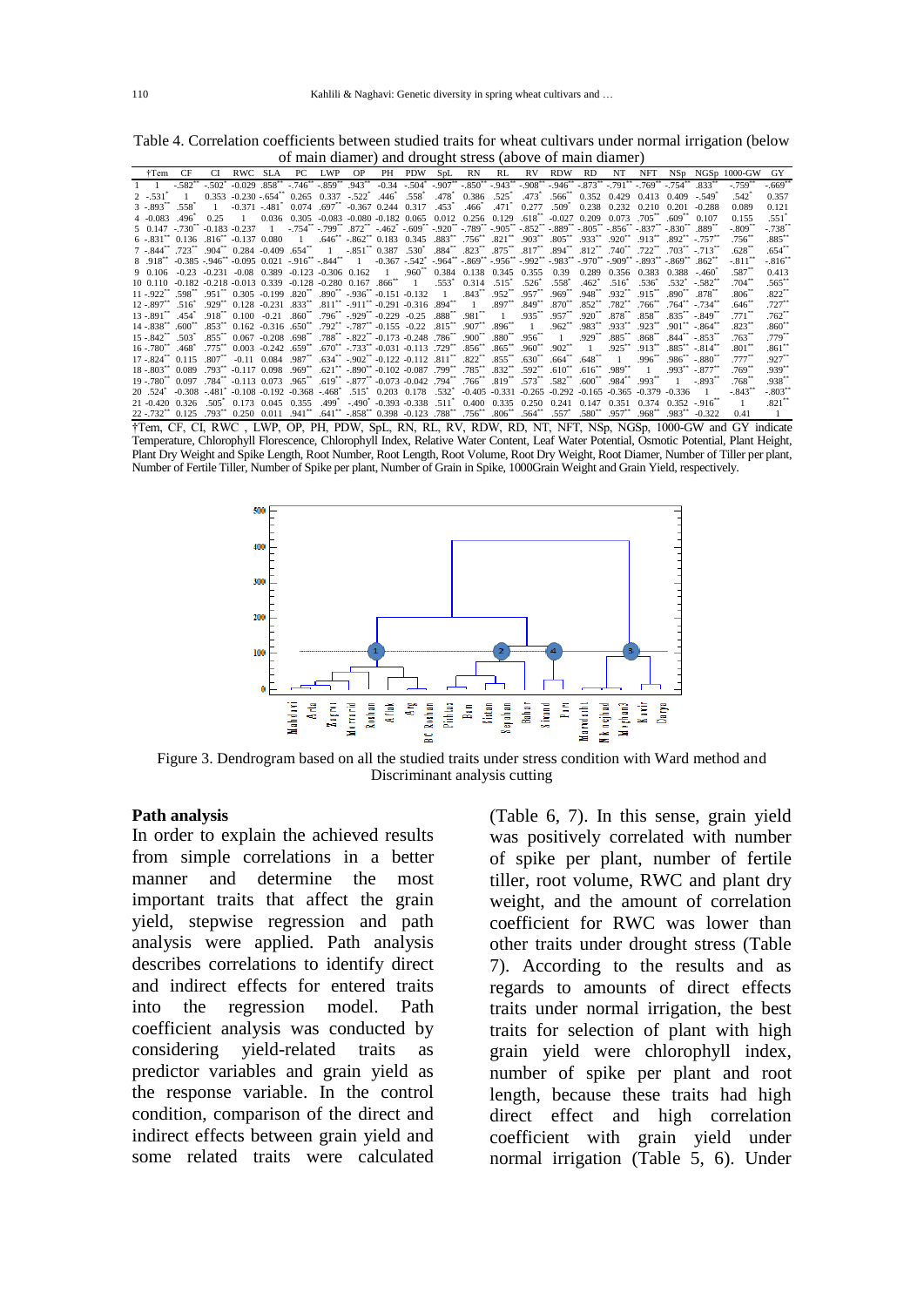drought stress condition, number of spike per plant, number of fertile tiller, root volume, relative water content and plant dry weight were entered to final regression model (Table 5). All of these traits showed a positive significant correlation with grain yield (Table 7). Traits number of spike per plant, root volume and number of fertile tiller per plant were showed moderate direct effect on grain yield under drought stress however results revealed that these traits with indirect effects via other traits, high positive correlations on grain yield were peresented. Also, RWC was showed the lowest direct effect on grain yield that in total with consider RWC indirect effects via other traits on grain yield, was showed moderate positive correlation on grain yield (Table 7). The most amounts of correlation coefficient and direct effect on grain yield under drought stress was

achieved for number of spike per plant, number of fertile tiller per plant and root volume. Generally, number of spike per plant was the best criterion for improving grain yield in wheat under normal irrigation and drought stress conditions. So, screening of high amounts for this trait can bring a growth in wheat grain yield under two conditions. Khalili *et al.* (2013) used path analysis to assess the effects of the most important yield components on grain yield. Also, Naghavi *et al.* (2014), using path analysis in wheat found that the number fertile tiller and number spike per plant had significant positive, direct effects on grain yield under drought stress conditions, as well as well-watered conditions. Also, Simane *et al.* (1993), using path analysis, found that the grain weight and number of spike had significant positive and direct effects on grain yield under moisture stress and control conditions.

Table 5. Results of stepwise regression for grain yield as the response and other characters as predictors in non-stress and water deficit stress conditions

|                       |                               |          | п пон энем ана water аспен энем сонантоны |                                  |       |                         |
|-----------------------|-------------------------------|----------|-------------------------------------------|----------------------------------|-------|-------------------------|
| Stress conditions     | Model                         |          | <b>Unstandardized Coefficients</b>        | <b>Standardized Coefficients</b> | $R^2$ | Adjusted $\mathbb{R}^2$ |
|                       |                               |          | Std. E.                                   |                                  |       |                         |
|                       |                               | $-4.144$ | 0.578                                     |                                  |       |                         |
| stress                | Chlorophyll Index             | 0.066    | 0.007                                     | 0.328                            |       |                         |
|                       | Number of Spike per plant     | 0.072    | 0.009                                     | 0.688                            | 0.632 | 0.621                   |
| $\sum_{i=1}^{n}$      | Root length                   | $-0.067$ | 0.014                                     | 0.380                            |       |                         |
|                       | <b>Proline Content</b>        | 0.069    | 0.016                                     | $-0.411$                         |       |                         |
|                       | Constant $(\alpha)$           | $-1.712$ | 0.428                                     |                                  |       |                         |
|                       | Number of Spike per plant     | 0.065    | 0.011                                     | 0.307                            |       |                         |
| stress                | Number of Fertile Tiller      | 0.052    | 0.008                                     | 0.207                            | 0.657 | 0.649                   |
| Water stre<br>deficit | Root Volume                   | 0.063    | 0.013                                     | 0.301                            |       |                         |
|                       | <b>Relative Water Content</b> | 0.049    | 0.017                                     | 0.125                            |       |                         |
|                       | Plant Dry Weight              | 0.056    | 0.005                                     | 0.254                            |       |                         |

| Table 6. Path analysis of grain yield with related traits in cultivars of wheat under normal conditions |
|---------------------------------------------------------------------------------------------------------|
|---------------------------------------------------------------------------------------------------------|

| Variables added to the model |       |       | Indirect effect via |          |                                          |
|------------------------------|-------|-------|---------------------|----------|------------------------------------------|
|                              | †ChI  | NSp   | RL                  | PС       | Correlation coefficient with grain yield |
| ChI                          | 0.328 | 0.539 | 0.349               | $-0.335$ | 0.793                                    |
| NSp<br>RL                    | 0.257 | 0.688 | 0.311               | $-0.397$ | 0.983                                    |
|                              | 0.301 | 0.563 | 0.380               | $-0.353$ | 0.806                                    |
| PC                           | 0.268 | 0.664 | 0.327               | $-0.411$ | 0.941                                    |
| Residual                     |       |       |                     |          | 0.098                                    |

†ChI, NSp, RLand PC indicate Chlorophyll Index, Number of Spike per plant, Root Length and Proline Content, respectively. Also, values in main diagonal are direct effects.

Table 7. Path analysis of grain yield with related traits in cultivars of wheat under drought stress

| Variables added to the model |       |       | Indirect effect via |            |            |                                          |
|------------------------------|-------|-------|---------------------|------------|------------|------------------------------------------|
|                              | †NSp  | NFT   | RV                  | <b>RWC</b> | <b>PDW</b> | Correlation coefficient with grain vield |
| NSp<br>NFT                   | 0.307 | 0.206 | 0.271               | 0.076      | 0.135      | 0.938                                    |
|                              | 0.305 | 0.207 | 0.270               | 0.088      | 0.136      | 0.939                                    |
| <b>RV</b>                    | 0.277 | 0.187 | 0.301               | 0.077      | 0.134      | 0.860                                    |
| <b>RWC</b>                   | 0.187 | 0.146 | 0.186               | 0.125      | 0.017      | 0.551                                    |
| <b>PDW</b>                   | 0.163 | 0.111 | 0.158               | 0.008      | 0.254      | 0.565                                    |
| Residual                     |       |       |                     |            |            | 0.099                                    |

†NSp, NFT, RV, RWC and PDW indicate Number of Spike per plant, Number of Fertile Tiller, Root Volume, Relative water content and Plant Dry Weight, respectively. Also, values in main diagonal are direct effects.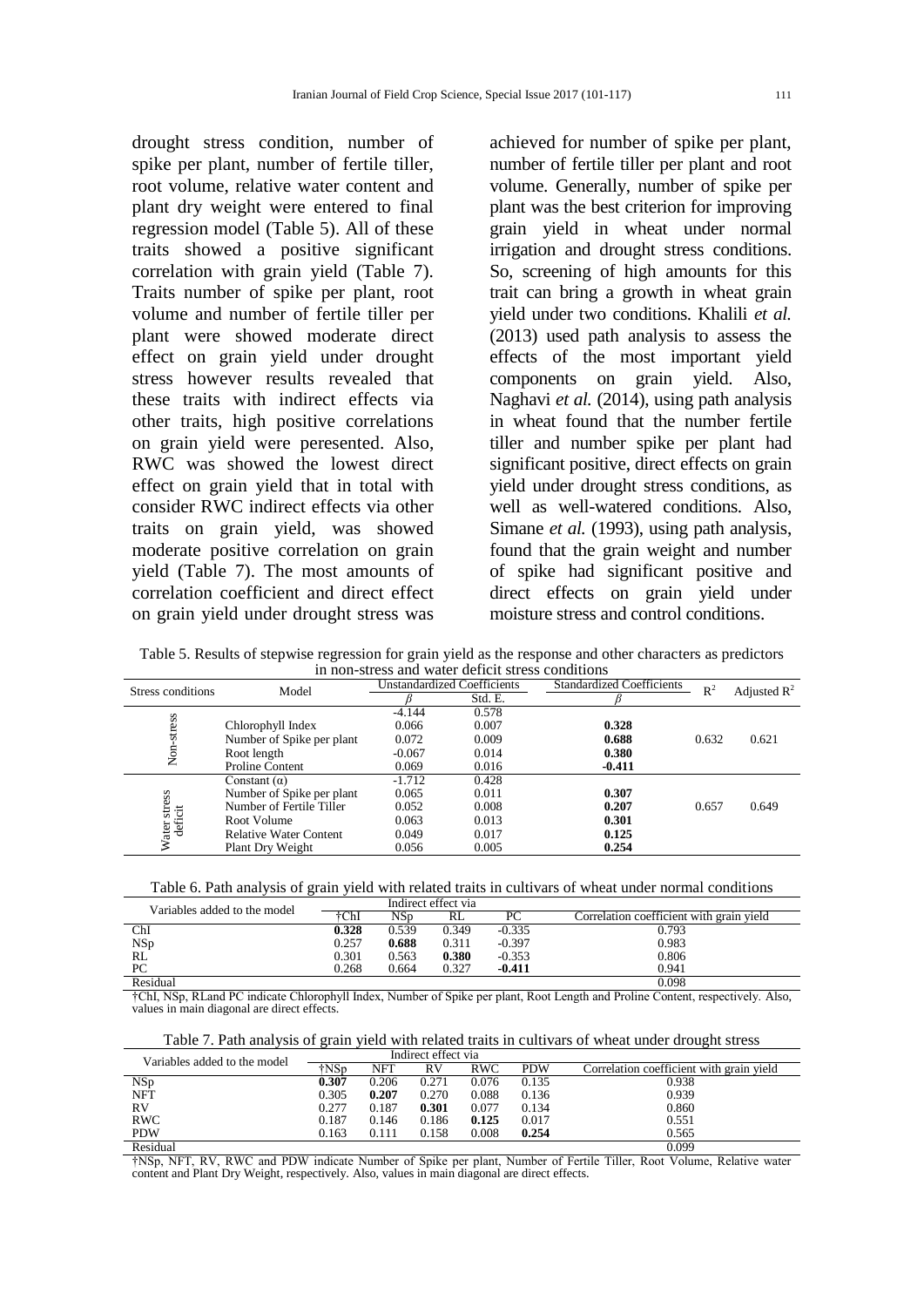### **Factor analysis**

Study the correlation coefficient among different characters makes it possible to decide more precisely about selected indirect selection indices and removing ineffective characters. Further, since coefficients of correlation may individually not provide thorough information about the relations of different traits and given the various advantages of multivariate statistical analyses for deep understanding of data structure, factor analysis was used in the current study. By means of varimax rotation which maximizes the variance among the factors, the factors which justify more percentage of variations among the characters are more importance and must be accordingly studied. So, the effective characters on each factor are identified and the factors are named according to the most effective characters (Sharma, 1985; Talebi *et al,.* 2009). In factor analysis by means of major factors analysis and on the basis of Eigen value larger than 1.0, under normal and stress conditions, three factors were identified under normal irrigation and four factors were identified under drought stress and they altogether justified 89.95 and 88.01 % of total variation among the characters, respectively (Table 8 and 9). Under normal condition, the first factor which made 48.95 % of the total variation comprised the spike length, number tiller per plant, number fertile tiller per plant, number spike per plant, number grain per spike, 1000 grain weight and grain yield. So, this factor was named as grain yield and component yield factor. Factor 2, which accounted 24.06 % of the total variation, composed plant height and plant dry weight, root number, root length, root volume, root dry weight and root dimer and thus this factor was called as biological yield factor. Factor 3, which accounted 13.96 % of the total variation, included leaf temperature, chlorophyll florescence, chlorophyll index, RWC,

SLA, proline content, leaf water potential and osmotic potential. Because these traits were related to physiology, so this factor was named as physiological factor. Under drought stress condition, the first factor justified 33.45 % of total variation which included root number, root length, root volume, root dry weight and root dimer. Therefore, this factor was identified as component root factor. The second factor composed spike length, number tiller per plant, number fertile tiller per plant, number spike per plant, number grain per spike, 1000 grain weight and grain yield explained 22.93 % of total variation. Thus this factor called as yield and components yield factor. Factor 3, which accounted 17.67 % of the total variation, included leaf temperature, chlorophyll florescence, chlorophyll index, RWC, SLA, proline content, leaf water potential and osmotic potential. So, this factor named as physiological factor. Factor 4, which accounted 13.96 % of the total variation, consisted of plant height and plant dry weight and subsequently called as biomass factor.

These coefficients showed that cultivars with higher values of these factors had the highest values of these traits related to the names of factors. In general, factor analysis shows which grain yield components were associated with which physiological, agronomical characters and root traits. Naghavi *et al.* (2015) used factor analysis to reduce number of variables in wheat cultivars and reported four (root, growth and grain yield, grain traits, biomass) and two (grain yield and biomass) factors under normal and drought stress, respectively. Gupta *et al.* (1999) studied 17 traits of 40 lines of advanced generations of wheat as well as 11 controls, and factor analysis reduced these grain quality and yield-related traits to 5 major factors of maturity, spike attributes, grain attributes, protein quality and tillering. In the another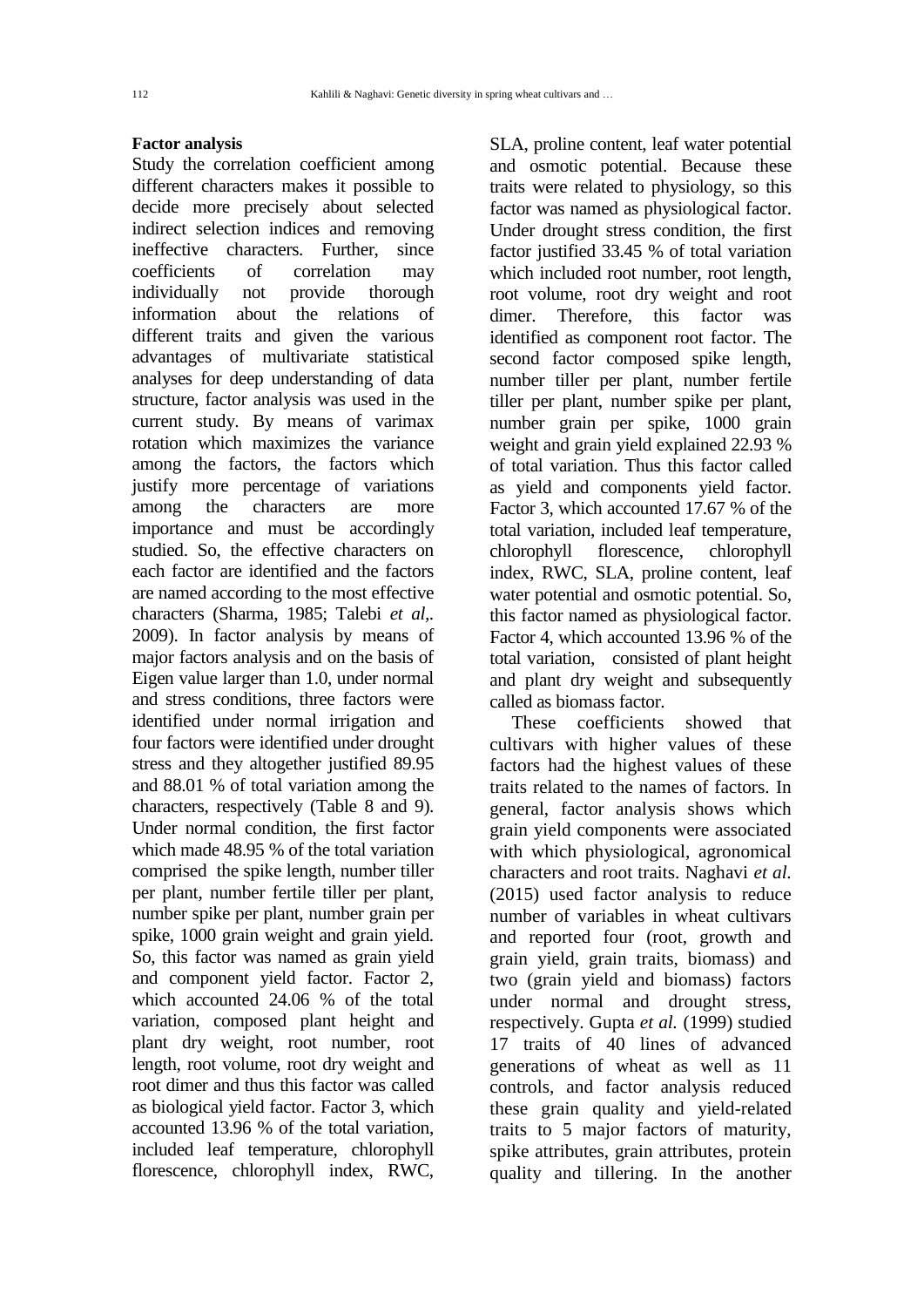study on bread wheat cultivars, Dawari & Luthra (1991) revealed that harvest index, grain number per spike and spike length were the main yield components and that the selection in terms of these

features could improve the yield. Also, Golparvar *et al.* (2002) and Damania & Jackson (1986) reported plant height and plant dry weight as one of the main factors under drought stress.

| Traits                |          | 2        | 3        | Communalities |
|-----------------------|----------|----------|----------|---------------|
| †Tem                  | $-0.210$ | 0.119    | 0.609    | 0.903         |
| CF                    | 0.298    | 0.298    | 0.698    | 0.890         |
| CI                    | $-0.389$ | $-0.013$ | 0.711    | 0.907         |
| <b>RWC</b>            | $-0.212$ | $-0.076$ | 0.609    | 0.909         |
| <b>SLA</b>            | $-0.325$ | $-0.089$ | 0.519    | 0.899         |
| PC                    | 0.314    | 0.245    | 0.745    | 0.881         |
| <b>LWP</b>            | 0.215    | 0.126    | 0.729    | 0.903         |
| <b>OP</b>             | 0.303    | 0.102    | 0.703    | 0.911         |
| PH                    | $-0.298$ | 0.705    | 0.303    | 0.901         |
| <b>PDW</b>            | 0.244    | 0.829    | 0.389    | 0.929         |
| SpL                   | 0.812    | 0.094    | 0.224    | 0.903         |
| RN                    | 0.313    | 0.712    | 0.198    | 0.893         |
| RL                    | 0.376    | 0.857    | 0.235    | 0.923         |
| RV                    | 0.401    | 0.699    | $-0.304$ | 0.887         |
| <b>RDW</b>            | 0.398    | 0.708    | 0.297    | 0.895         |
| <b>RD</b>             | 0.119    | 0.835    | 0.325    | 0.906         |
| NT                    | 0.729    | 0.323    | 0.298    | 0.894         |
| <b>NFT</b>            | 0.819    | 0.286    | 0.217    | 0.909         |
| <b>NSp</b>            | 0.907    | 0.278    | $-0.307$ | 0.895         |
| <b>NGSp</b>           | 0.678    | 0.356    | 0.290    | 0.883         |
| 1000-GW               | 0.911    | 0.308    | 0.298    | 0.890         |
| GY                    | 0.915    | 0.324    | 0.224    | 0.912         |
| <b>KMO</b>            |          |          |          | 0.81          |
| Eigen values          | 9.55     | 5.05     | 2.46     |               |
| Proportional variance | 48.95    | 24.06    | 16.94    |               |
| Cumulative variance   | 48.95    | 73.01    | 89.95    |               |

Table 8. Factor analysis for studied traits in wheat cultivars under normal irrigation

†Tem, CF, CI, RWC , SLA, PC, LWP, OP, PH, PDW, SpL, RN, RL, RV, RDW, RD, NT, NFT, NSp, NGSp, 1000-GW and GY indicate Temperature, Chlorophyll Index, Chlorophyll Florescence, Relative Water Content, Leaf Water Potential, Osmotic Potential, Plant Height, Plant Dry Weight and Spike Length, Root Number, Root Length, Root Volume, Root Dry Weight, Root Diamer, Number of Tiller in plant, Number of Fertile Tiller, Number of Spike per plant, Number of Grain in Spike, 1000Grain Weight and Grain Yield, respectively.

| I dole 9. I detoi andrysis for studied traits in wheat cultivals under drought stress<br>Traits |          | 2        | 3        | 4        | Communalities |
|-------------------------------------------------------------------------------------------------|----------|----------|----------|----------|---------------|
| $\overline{\text{t}}$ Tem                                                                       | $-0.126$ | 0.202    | 0.646    | $-0.207$ | 0.918         |
| CF                                                                                              | 0.095    | 0.278    | 0.738    | 0.298    | 0.890         |
| CI                                                                                              | $-0.249$ | 0.390    | $-0.512$ | 0.303    | 0.885         |
| <b>RWC</b>                                                                                      | $-0.120$ | $-0.278$ | 0.778    | $-0.106$ | 0.912         |
|                                                                                                 |          |          |          |          |               |
| <b>SLA</b>                                                                                      | $-0.189$ | $-0.165$ | 0.673    | 0.298    | 0.888         |
| PC                                                                                              | 0.109    | 0.211    | 0.768    | 0.276    | 0.912         |
| <b>LWP</b>                                                                                      | 0.245    | 0.276    | 0.709    | 0.309    | 0.889         |
| <b>OP</b>                                                                                       | 0.312    | 0.309    | 0.838    | 0.209    | 0.903         |
| PH                                                                                              | $-0.306$ | 0.246    | 0.129    | 0.645    | 0.905         |
| <b>PDW</b>                                                                                      | 0.289    | 0.203    | 0.107    | 0.684    | 0.901         |
| SpL                                                                                             | 0.297    | 0.643    | 0.280    | 0.311    | 0.905         |
| <b>RN</b>                                                                                       | 0.711    | 0.304    | 0.196    | 0.297    | 0.912         |
| RL                                                                                              | 0.727    | 0.334    | 0.278    | 0.387    | 0.901         |
| <b>RV</b>                                                                                       | 0.818    | 0.199    | 0.256    | 0.217    | 0.890         |
| <b>RDW</b>                                                                                      | 0.807    | 0.238    | 0.305    | 0.364    | 0.883         |
| <b>RD</b>                                                                                       | 0.790    | 0.198    | 0.208    | 0.359    | 0.901         |
| NT                                                                                              | 0.269    | 0.598    | 0.199    | 0.302    | 0.883         |
| <b>NFT</b>                                                                                      | 0.399    | 0.812    | 0.298    | 0.256    | 0.903         |
| <b>NSp</b>                                                                                      | 0.280    | 0.745    | 0.209    | 0.289    | 0.912         |
| NGSp                                                                                            | 0.398    | 0.737    | 0.307    | 0.406    | 0.899         |
| 1000-GW                                                                                         | 0.279    | 0.663    | 0.297    | 0.401    | 0.901         |
| GY                                                                                              | 0.401    | 0.612    | 0.307    | 0.328    | 0.915         |
| <b>KMO</b>                                                                                      |          |          |          |          | 0.74          |
| Eigen values                                                                                    | 4.51     | 4.08     | 2.55     | 2.11     |               |
| Proportional variance                                                                           | 33.45    | 22.93    | 17.67    | 13.96    |               |
| Cumulative variance                                                                             | 33.45    | 56.38    | 74.05    | 88.01    |               |

†Tem, CF, CI, RWC, SLA, PC, LWP, OP, PH, PDW, SpL, RN, RL, RV, RDW, RD, NT, NFT, NSp, NGSp, 1000-GW and GY indicate Temperature, Chlorophyll Index, Chlorophyll Florescence, Relative Water Content, Leaf Water Potential, Osmotic Potential, Plant Height, Plant Dry Weight and Spike Length, Root Number, Root Length, Root Volume, Root Dry Weight, Root Diamer, Number of Tiller in plant, Number of Fertile Tiller, Number of Spike per plant, Number of Grain in Spike, 1000Grain Weight and Grain Yield, respectively.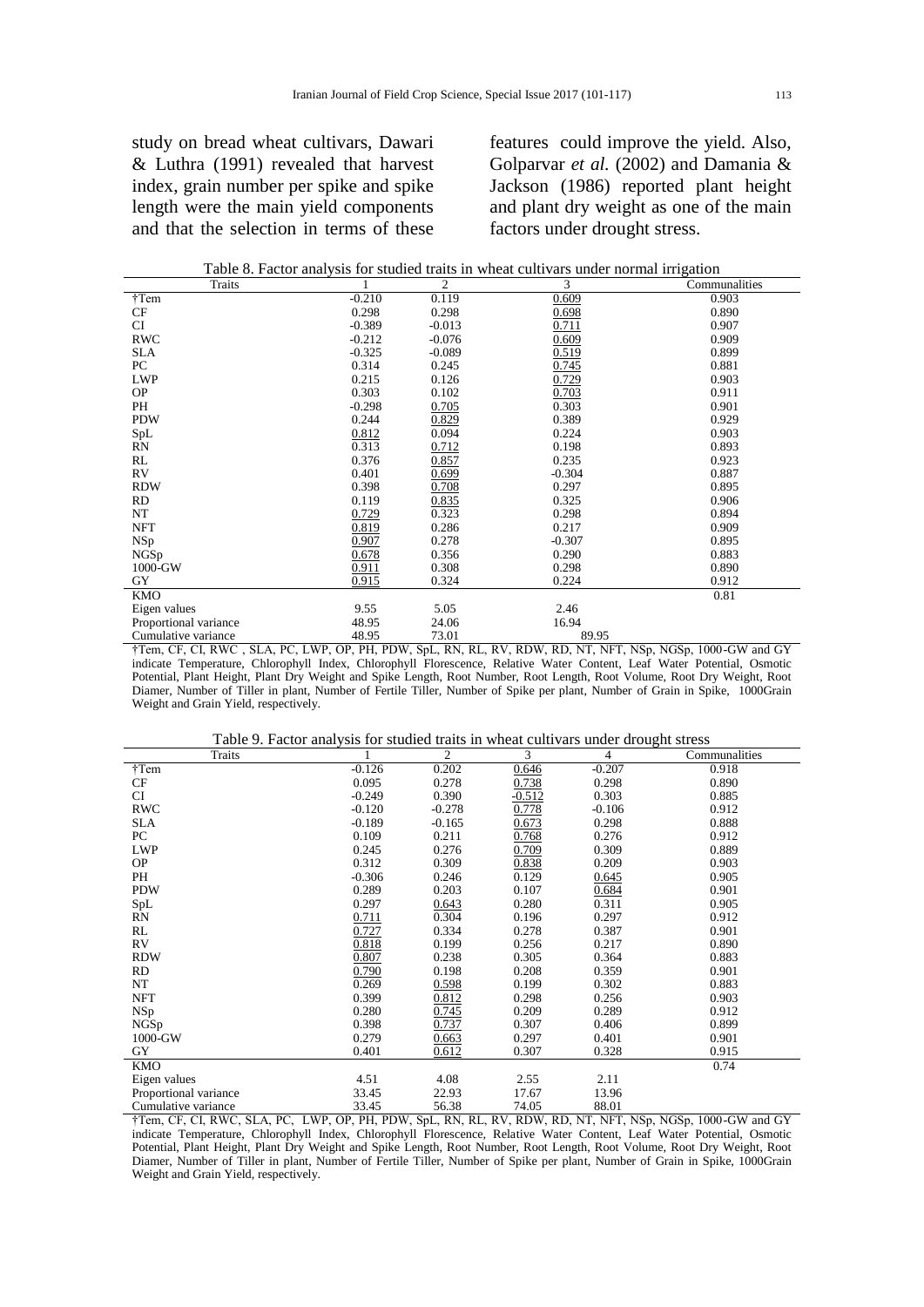## **Conclusions**

Considering cluster analysis and selection according to the values of suitable traits under water deficit stress, it can be concluded that the cultivars of Marvdasht, Niknejhad, Moghan3, Kavir and Darya had the highest values for the most traits studied rather than overall mean, and can be accordinly introduced as the most tolerant drought cultivars. Also, another cluster included Pishtaz, Bam, Sistan, Sepahan and Bahar cultivars, had the lowest values for the most traits studied rather than overall mean and couldn't adopt themselves to environmental conditions, so we can name them as the sensitive drought cultivars. The other cultivars exhibited moderate paatern. Therefore, we can suggest cultivars of tolerant for direct cultivation or we can use these cultivars by mating with cultivars of sensitive group for genetic diversity. Further, according to comparison of mean, and cluster analysis, Kavir and Bahar cultivars were tolerant and susceptible cultivars under drought stress,

respectively. On the other hand, according to stepwise regression, the maximum amounts of correlation coefficient and direct effect were achieved for number of spike per plant under two conditions. So, screening for higher amounts of this trait can bring an increment in wheat grain yield under two conditions. Lastly, factor analysis detected three and four factors which explained 89.95 and 88.01 % of the total variation in non-drought stress and drought stress conditions, respectively.

## **Acknowledgments**

The authors are grateful to scholarship section of the Ministry of Science, Research, and Technology, higher education department of University of Tabriz and Agricultural Research, Education and Extension Organization (AREEO) of Iran. In addition, they express their gratitude to cereal department of Seed and Plant Improvement Institute (SPII), Karaj, Iran for preparing the seeds of spring wheat cultivars used in the experiments.

## **REFERENCES**

- 1. Ahmadi, M., Farshadfar, E. & Veisi, S. (2012). Evaluation of genetic diversity in bread landrace of bread wheat under irrigated and rainfed conditions. *International Journal of Agriculture and Crop Sciences*, 4(21), 1627-1636.
- 2. Allard, R. W. (1960). *Principles of plant breeding*. (1<sup>st</sup> ed.). John Wiley and Sons, Inc., New York. 63p.
- 3. Araus, J. L., Ceccarelli, S. & Grando, S. (1997). Relationship between leaf structure and carbon isotope discrimination in field-grown barley. *Plant Physiology and Biochemistry,* 35, 533-541.
- 4. Arias, D. (2007).Calibration of LAI-2000 to estimate leaf area indexand assessment of its relationship with stand productivity in six native and introduced tree species in costarica. *Forest Ecology and Management,* 1, 24785-193.
- 5. Ashraf, M. Y. (1998). Yield and yield component response of wheat (*Trittium aestivum* L.) genotypes grown under different soil water deficit conditions. *ActaAgronomica Hungrica,* 46, 45-51.
- 6. Bayoumi, T. Y., Eid, M. H. & Metwali, M. M. (2008). Application of physiological and biochemical indices as a screening technique for drought tolerance in wheat genotypes. *African Journal of Biotechnology,* 7, 2341-2352.
- 7. Board, J. E., Kang, M. S. & Harville, B. G. (1997). Path analyses identify indirect selection criteria for yield of late-planted soybean. *Crop Science,* 37, 879-884.
- 8. Boyer, J. S. (1967). Leaf water potentials measured with a pressure chamber. *Plant Physiology,* 42,133-137.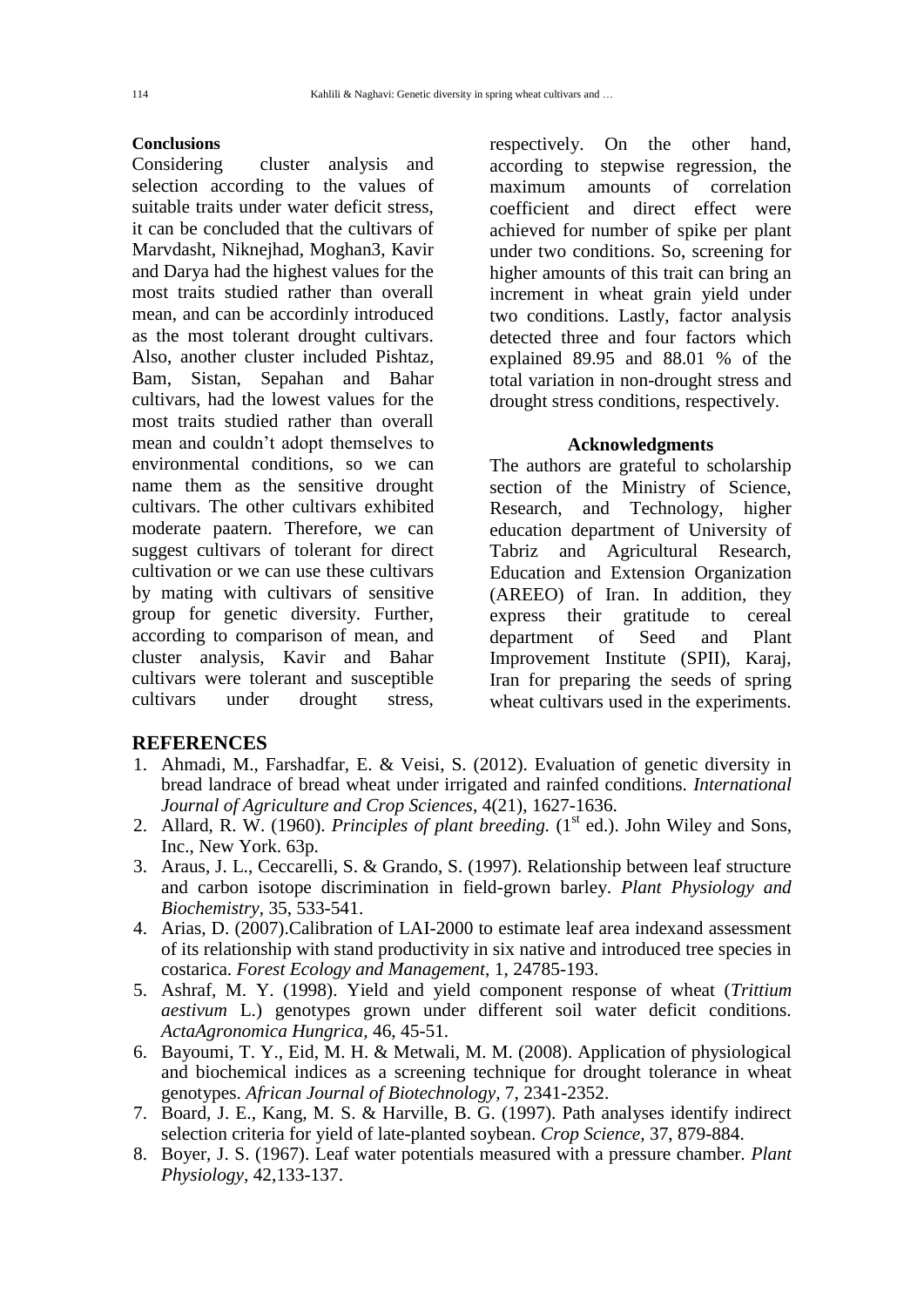- 9. Bramel, P. J., Hinnz, P. N., Green, D. E. & Shibles, R. M. (1984).Use of principal factor analysis in the study of three stem termination types of soybean. *Euphytica,* 33, 387-400.
- 10. Comstock, R. R. & Robinson, H. F. (1952). Genetic parameters, their estimation and significance. In: Proceeding of  $6<sup>th</sup>$  *international Grassland Congress.* Wash., D.C., U.S.A. 1, 298-307.
- 11. Damania, A. B. & Jackson, M. T. (1986).An application of factor analysis to morphological data of wheat and barley landraces from the Bheri River.*Valley Nepol Research*, 5, 25-30.
- 12. Dawari, N. H. & Luthra, O. P. (1991). Character association studies under high and low environments in wheat (*Triticum aestivum* L.). *Indian Journal of Agricultural Research,* 25, 515-518.
- 13. Dewey, D. R. & Lu, K. H. (1959). Correlation and path-coefficient analysis of components of crested Wheat grass seed production. *Agronomy Journal,* 51, 515-518.
- 14. Erdei, L., Tari, I., Csisza´r, J., Pe´csva´radi, A., Horva´th, F., Szabo, M., Ordog, M., Cseuz, L., Zhiponova, M., Szilak, L. & Gyorgyey, L. (2002). Osmotic stress responses of wheat species and cultivars differing in drought tolerance: some interesting genes (advices for gene hunting). *Acta Biology Szegediensis,* 46, 63-65.
- 15. Farshadfar, E., Farshadfar, M. & Dabiri, S. (2012). Comparison between effective selection criteria of drought tolerance in bread wheat landraces of Iran. *Annualsof Biology Research,* 3(7), 3381-3389.
- 16. Flexas, J., Ribas‐Carbo, M., Diaz‐Esoejo, N., Galmes, J. & Medrano, H. (2007). Mesophyll conductance to CO2: current knowledge and future prospects. *Plant, Cell and Environment,* 31(5), 602-621.
- 17. Ghaffari, M., Toorchi, M., Valizadeh, M. & Shakiba, M. R. (2012). Morphophysiological screening sunflower inbred lines under drought stress condition. *Turkish Journal of Field Crops,* 17(2), 185-195.
- 18. Gholamin, R., Zaeifizadeh, M. & Khayatnezhad, M. (2010). Factor analysis for performance and other characteristics in durum wheat under drought stress and without stress. *Middle-East Journal of Scientific Research,* 6(6), 599-603.
- 19. Giunta, F., Motzo, R. & Deidda, M. (1993). Effect of drought on yield and yield components of durum wheat and triticale in Mediterranean environment. *Field Crops Research,* 33(4), 399-409.
- 20. Golabadi, M., Arzani, A. & Maibody, S. M. M. (2005). Evaluation of variation among durum wheat F3 families for grain yield and its components under normal and waterstress field conditions. *Czech Journal of Genetics andPlant Breeding,* 41, 263-267.
- 21. Golparvar, A. R., Ghannadha, M. R., Zalli, A. A. & Ahmadi, A. (2002). Evaluation of some morphological traits as selection criteria for improvement of bread wheat. *Iranian Journal of Agricultural Sciences,* 4(3), 202-207. (in Farsi)
- 22. Gupta, A. K., Mittal, R. K. & Ziauddin, A. (1999). Association and factor analysis in spring wheat. *Annals of Agricultural Research,* 20, 481-485.
- 23. Inamullah, Z. A., Swati, A. & Siraj-u-Din, L. (1999). Evaluation of lines for drought tolerance in wheat (*Triticum aestivum* L.). *Scientific Khyber,* 12(2), 39-48.
- 24. Jones, H.G. (1983). *Plants and microclimate: A quantitative approach to*  environmental plant physiology. (1<sup>st</sup> ed.).Cambridge University Press, Cambridge, London. 89p.
- 25. Kashif, M. & Khaliq, I. (2004). Heritability, correlation and path analysis for some metric traits in wheat. *International Journal of Agricultural Biology,* 6, 138-142.
- 26. Khalili, M., Pour Aboughadareh, A. R., Naghavi M. R. & Naseri Rad, H. (2013). Path analysis of the relationships between seed yield and some of morphological traits in safflower (*Carthamus tinctorius* L.) under normal irrigated and rainfed conditions. *Technical Journal of Engineering Applied Science,* 3(15), 1692-1696.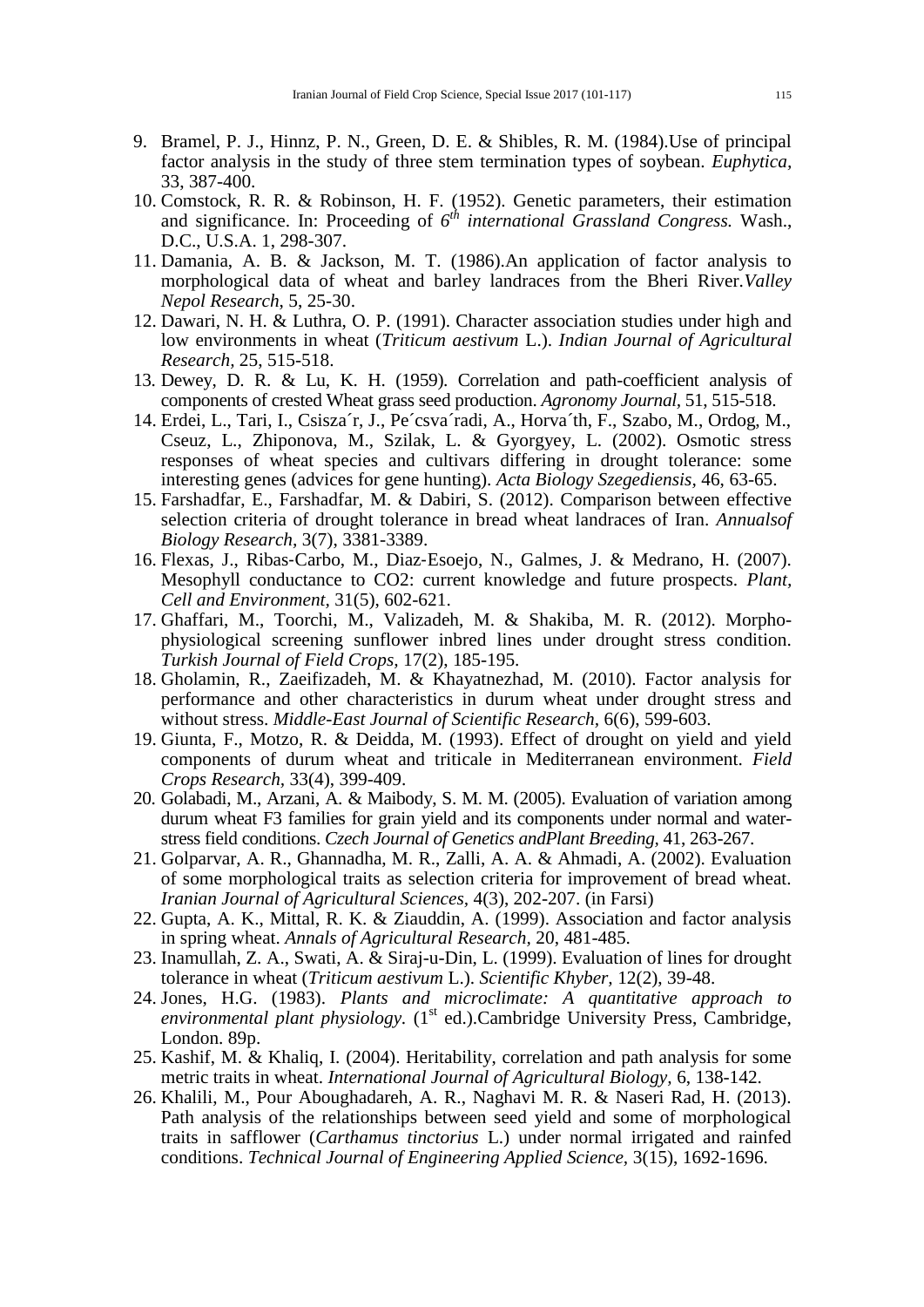- 27. Khayatnezhad, M., Zaefizadeh, M., Gholamin, R., Jamaati Somarin, S. & Zabihi Mahmoodabad, R. (2010). Study of morphological traits of wheat cultivars through factor analysis. *American-Eurasian Journal of Agriculture and Environmental Science,* 9(5), 460-464.
- 28. Lorencetti, C., de Carvalho, F. I. F., de Oliveira,A. C., Valério,I. P., Hartwig,I., Benin, G. & Schmidt, D. A. M. (2006). Applicability of phenotypic and canonic correlations and path coefficients in the selection of oat genotypes. *Science of Agriculture (Piracicaba brazillian),* 63, 11-19.
- 29. Lu, Z. & Neumann, P. M. (1999). Low cell-wall extensibility can limit maximum leaf growth rates in rice. *Crop Science,* 39, 126-130.
- 30. Martin, M., Micell, F., Morgan, J. A., Scalet, M. & Zerbi, G. (1993). Synthesis of osmotically active substances in winter wheat leaves as related to drought resistance of different genotypes. *Journal of Agronomy and Crop Science*, 171, 176-184.
- 31. Martinez, J. P., Lutls, S., Schanck, A. & Bajji, M. (2004). Is osmotic adjustment required for water stress resistance in the Mediterranean shrub *Atriplex halmius* L.? *Plant Physiology,* 161, 1041-1051.
- 32. Maxwell, K. & Johnson, G. N. (2000). Chlorophyll fluorescence: a practical guide. *Journal of Experimental Botany,* 51, 659-668.
- 33. Mc Manus, M. T., Bieleski, R. L., Caradus L. R. & Barker, D. J. (2000). Pinitoal accumulation in mature leaves of white clover in response to a water deficit. *Environmental and Experimental Botany,* 43, 11-18.
- 34. Moghaddam, M., Ehdaie, B. & Waines, J. G. (1997). Genetic variation and interrelationships of agronomic characters in landraces of bread wheat from southeastern Iran. *Euphytica,* 95, 361-369.
- 35. Moghaddam, M., Ehdaie, B. & Waines, J. G. (1998). Genetic variation for interrelationships among agronomic traits in landraces of bread wheat from Southwestern Iran*. Journal of Genetics and Breeding,* 52, 73-81.
- 36. Moustafa, M. A., Boersma, L. & Kronstad, W. E. (1996). Response of four spring wheat cultivars to drought stress. *Crop Science,* 36, 982-986.
- 37. Musick, J. T., Jones, O. R., Stewart, B. A. & Dusek, D. A. (1994). Water-yield relationships for irrigated and dryland wheat in the U.S. southern plains. *Agronomy Journal,* 86, 980-986.
- 38. Naghavi, M. R., Moghaddam, M., Toorchi, M. & Shakiba, M. R. (2014). Evaluation of the relationship between morphological and agronomic traits with grain yield in spring wheat cultivars under drought stress. *International Journal of Biosciences,* 5(3), 88-93.
- 39. Naghavi, M. R., Toorchi, M., Moghaddam, M. & Shakiba, M. R. (2015). Evaluation of diversity and traits correlation in spring wheat cultivars under drought stress. *Notulae Scientia Biologicae,* 7(3), 349-354.
- 40. Passioura, J. B. (1997). Grain yield, harvest index and water use of wheat. *Journal of the Australian Institute of Agricultural Science,* 43, 117-120.
- 41. Pessarkli, M. (1999). *Hand book of plant and crop stress*. (2nd ed.).Marcel Dekker Inc. University of Arizona, USA.97p.
- 42. Pour Aboughadareh A. R., Naghavi, M. R. & Khalili, M. (2013). Water deficit stress tolerance in some of barley genotypes and landraces under field conditions. *Notulae Scientia Biologicae,* 5, 249-255.
- 43. Rascio, A., Plantani, C., Difonza, N. & Wittemer, G. (1992). Bound water in durum wheat under drought stress. *Plant Physiology,* 98, 909-912.
- 44. Ritchie, S. W., Nguyan, H. T. & Holaday, A. S. (1990). Leaf water content and gas exchange parameters of two wheat genotypes differing in drought resistance. *Crop Science,* 30, 105-111.